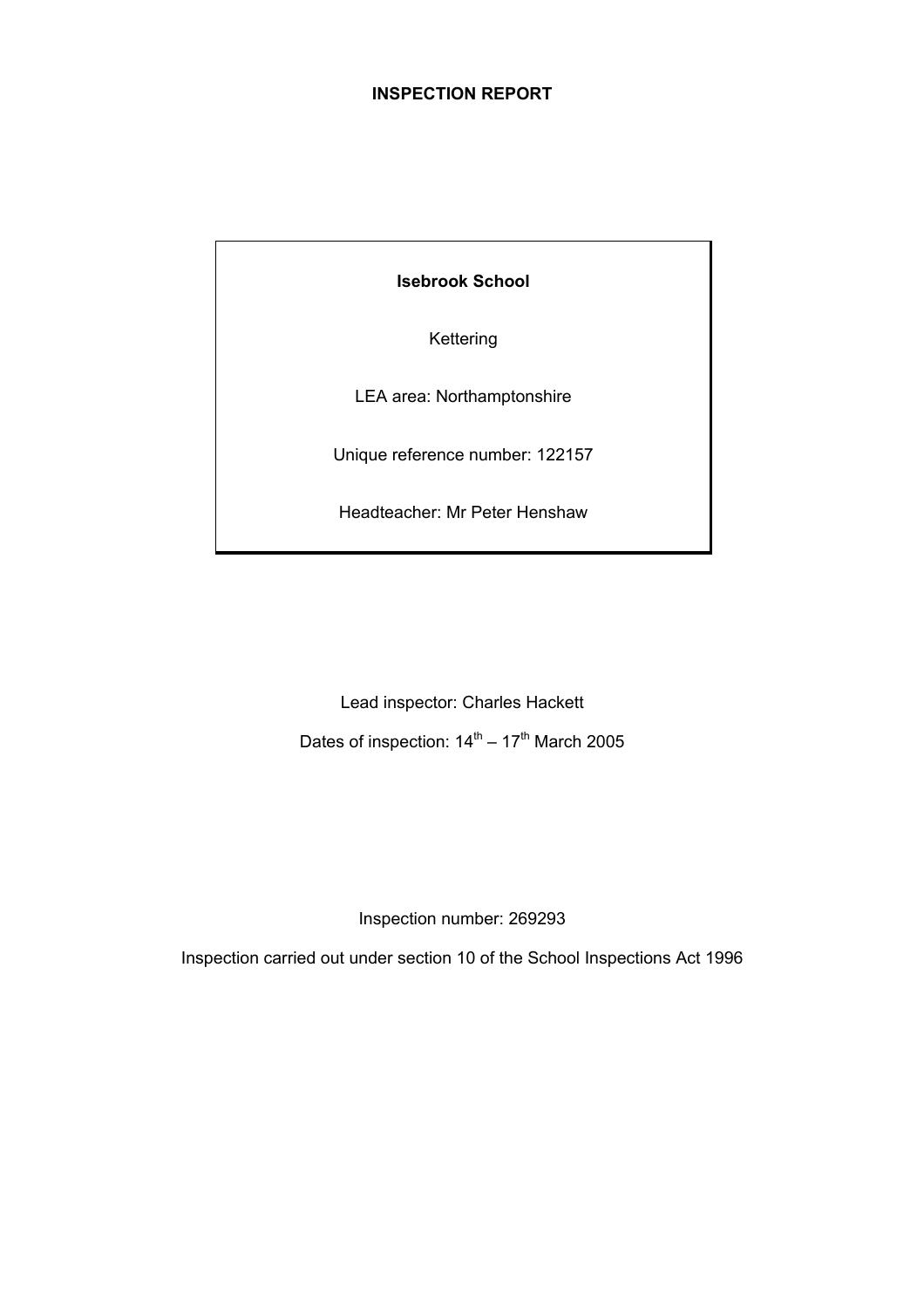## © Crown copyright 2005

This report may be reproduced in whole or in part for non-commercial educational purposes, provided that all extracts quoted are reproduced verbatim without adaptation and on condition that the source and date thereof are stated.

Further copies of this report are obtainable from the school. Under the School Inspections Act 1996, the school must provide a copy of this report and/or its summary free of charge to certain categories of people. A charge not exceeding the full cost of reproduction may be made for any other copies supplied.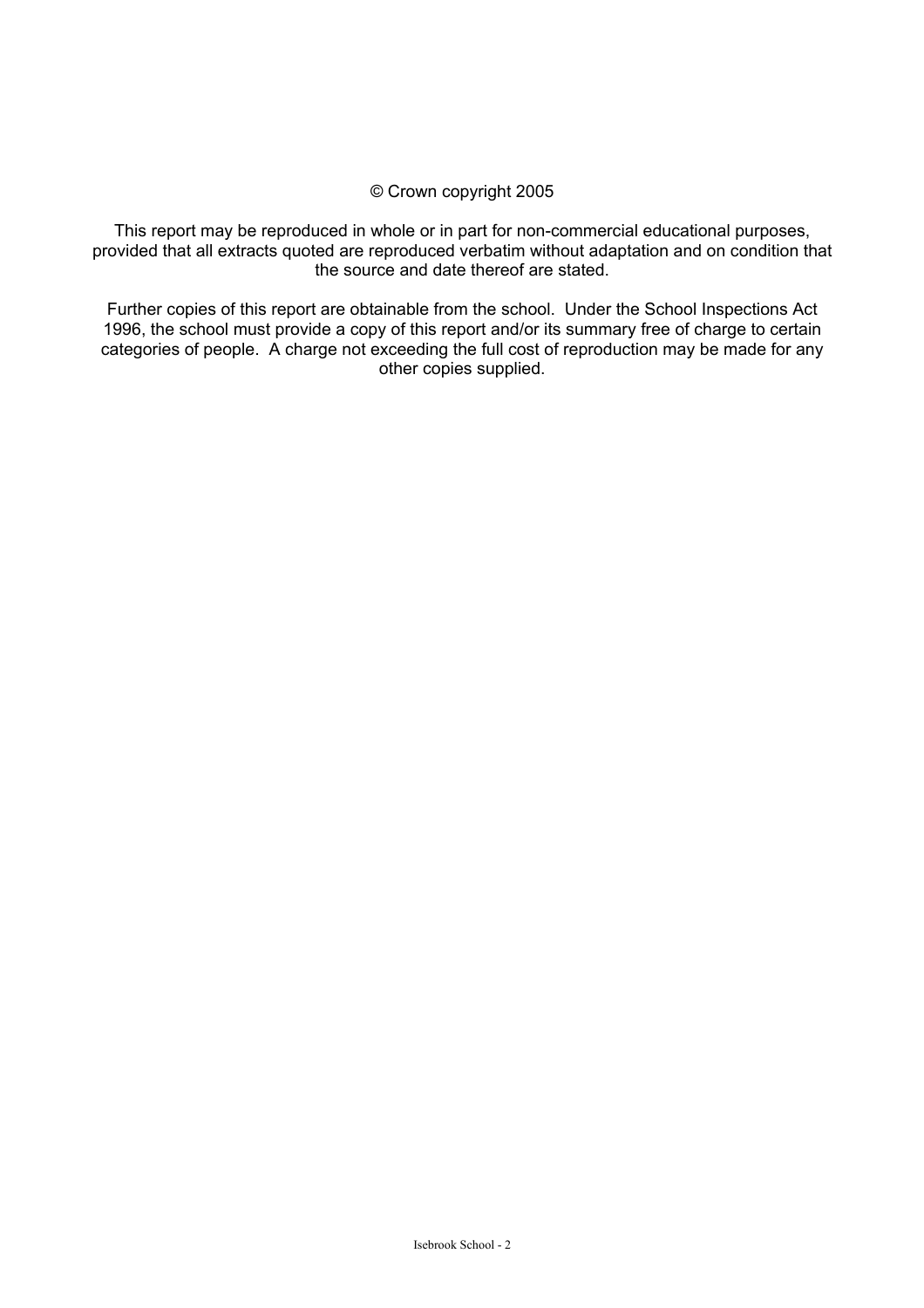# **INFORMATION ABOUT THE SCHOOL**

| Type of school:              | Special                          |
|------------------------------|----------------------------------|
| School category:             | Community special                |
| Age range of pupils:         | 11-16                            |
| Gender of pupils:            | Mixed                            |
| Number on roll:              | 82                               |
| School address:              | Eastleigh Road                   |
|                              | Kettering                        |
|                              | Northamptonshire                 |
| Postcode:                    | <b>NN15 6PT</b>                  |
| Telephone number:            | 01536 500030                     |
| Fax number:                  | 01536 500031                     |
| Appropriate authority:       | <b>Local Education Authority</b> |
| Name of chair of governors:  | <b>Mrs Fiona Powell</b>          |
| Date of previous inspection: | 20 <sup>th</sup> November 2000   |

# **CHARACTERISTICS OF THE SCHOOL**

Isebrook is a day school for boys and girls of secondary age with statements of special educational need for a wide range of difficulties. These include moderate and complex learning difficulties, autistic spectrum disorders and emotional and behavioural difficulties. As a result of these difficulties pupils' attainment on entry to the school is below the national average. The school population has changed since the previous inspection and there are now more pupils with complex learning difficulties. All pupils are of a white, English background and of the current population there are no pupils for whom English is not their first language. The school has been through a period of uncertainty and has been managed for two years prior to the current academic year by an acting headteacher and deputy headteacher. The new headteacher started his duties in September 2004 and since that time, two new assistant headteachers have been appointed. There has also been a large turnover of staff and currently there are four temporary teachers.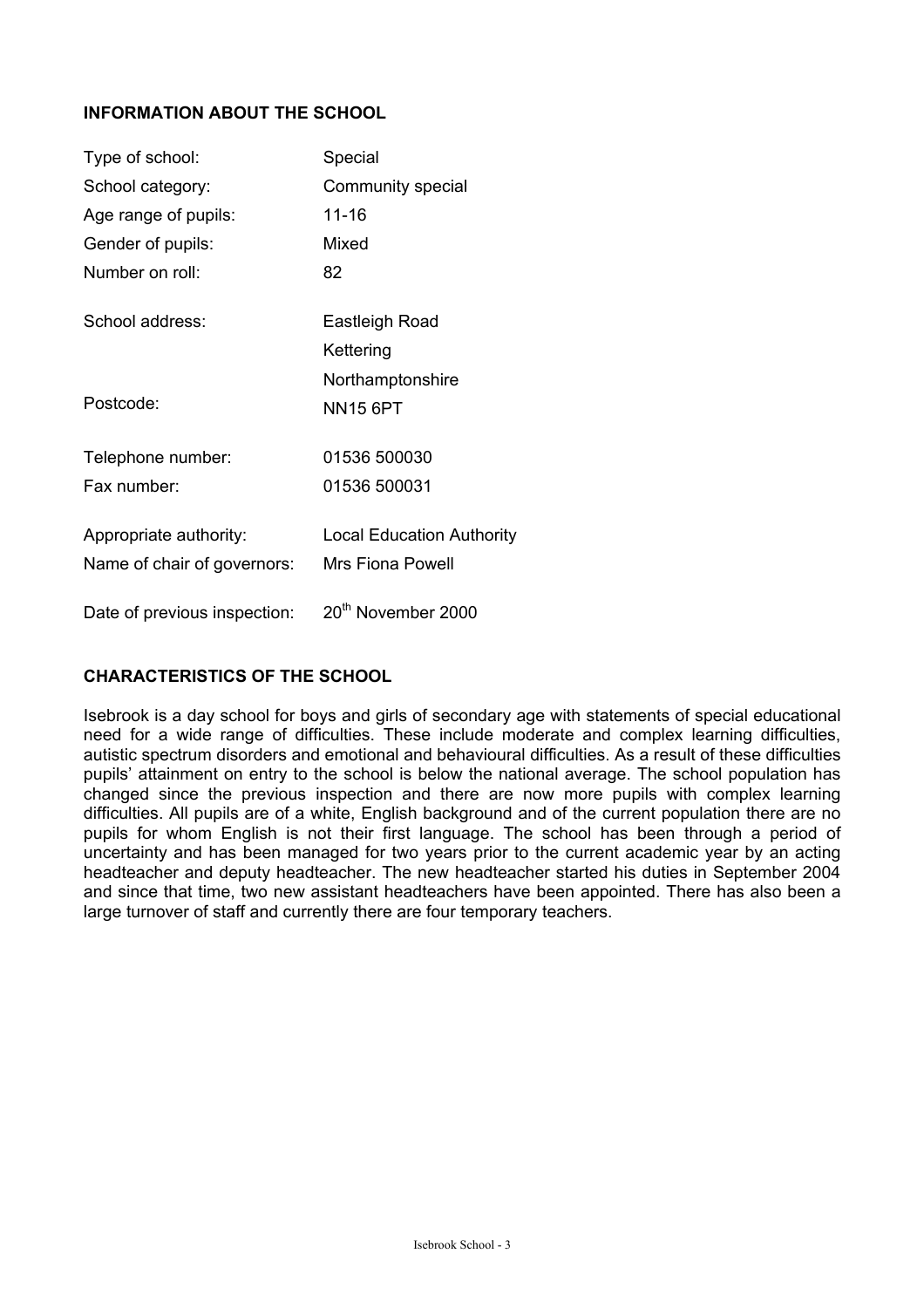# **INFORMATION ABOUT THE INSPECTION TEAM**

| Members of the inspection team |                          |                | <b>Subject responsibilities</b>                                                                         |
|--------------------------------|--------------------------|----------------|---------------------------------------------------------------------------------------------------------|
| 21081                          | <b>Charles Hackett</b>   | Lead inspector | Information and communication<br>technology, physical education                                         |
| 9173                           | Sarah McDermott          | Lay inspector  |                                                                                                         |
| 14691                          | Jenny Hall               | Team inspector | Science, personal, social and<br>health education and citizenship,<br>French and work related learning. |
| 3055                           | Clive Tombs              | Team inspector | English, religious education, history<br>and geography                                                  |
| 32836                          | <b>Frances Crockwell</b> | Team inspector | Mathematics, art and music                                                                              |

The inspection contractor was:

 Altecq Inspections Ltd 102 Bath Road Cheltenham GL53 7JX

Any concerns or complaints about the inspection or the report should be made initially to the inspection contractor. The procedures are set out in the leaflet *'Complaining about Ofsted Inspections'*, which is available from Ofsted Publications Centre (telephone 07002 637833) or Ofsted's website (www.ofsted.gov.uk).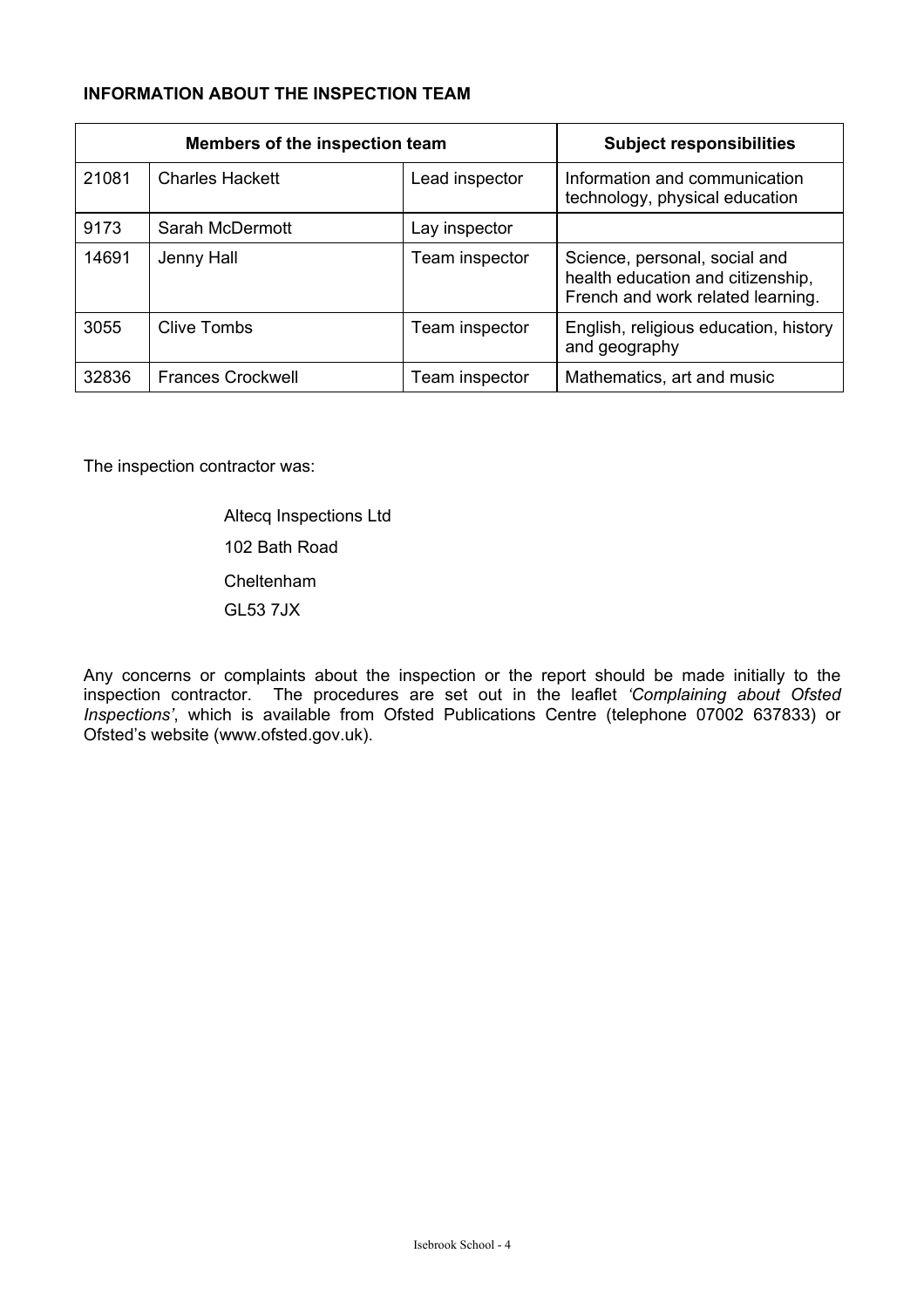# **REPORT CONTENTS**

|                                                                                                                                    | Page |
|------------------------------------------------------------------------------------------------------------------------------------|------|
| <b>PART A: SUMMARY OF THE REPORT</b>                                                                                               | 6    |
| <b>PART B: COMMENTARY ON THE MAIN INSPECTION FINDINGS</b>                                                                          |      |
| <b>STANDARDS ACHIEVED BY PUPILS</b>                                                                                                | 8    |
| Standards achieved in areas of learning, subjects and courses                                                                      |      |
| Pupils' attitudes, values and other personal qualities                                                                             |      |
| <b>QUALITY OF EDUCATION PROVIDED BY THE SCHOOL</b>                                                                                 | 10   |
| Teaching and learning<br>The curriculum<br>Care, guidance and support<br>Partnership with parents, other schools and the community |      |
| <b>LEADERSHIP AND MANAGEMENT</b>                                                                                                   | 15   |
| <b>WORK RELATED LEARNING</b>                                                                                                       | 17   |
| <b>PART C: THE QUALITY OF EDUCATION IN SUBJECTS</b>                                                                                | 18   |
| <b>SUBJECTS IN KEY STAGES 3 and 4</b>                                                                                              |      |
| PART D: SUMMARY OF THE MAIN INSPECTION JUDGEMENTS                                                                                  | 29   |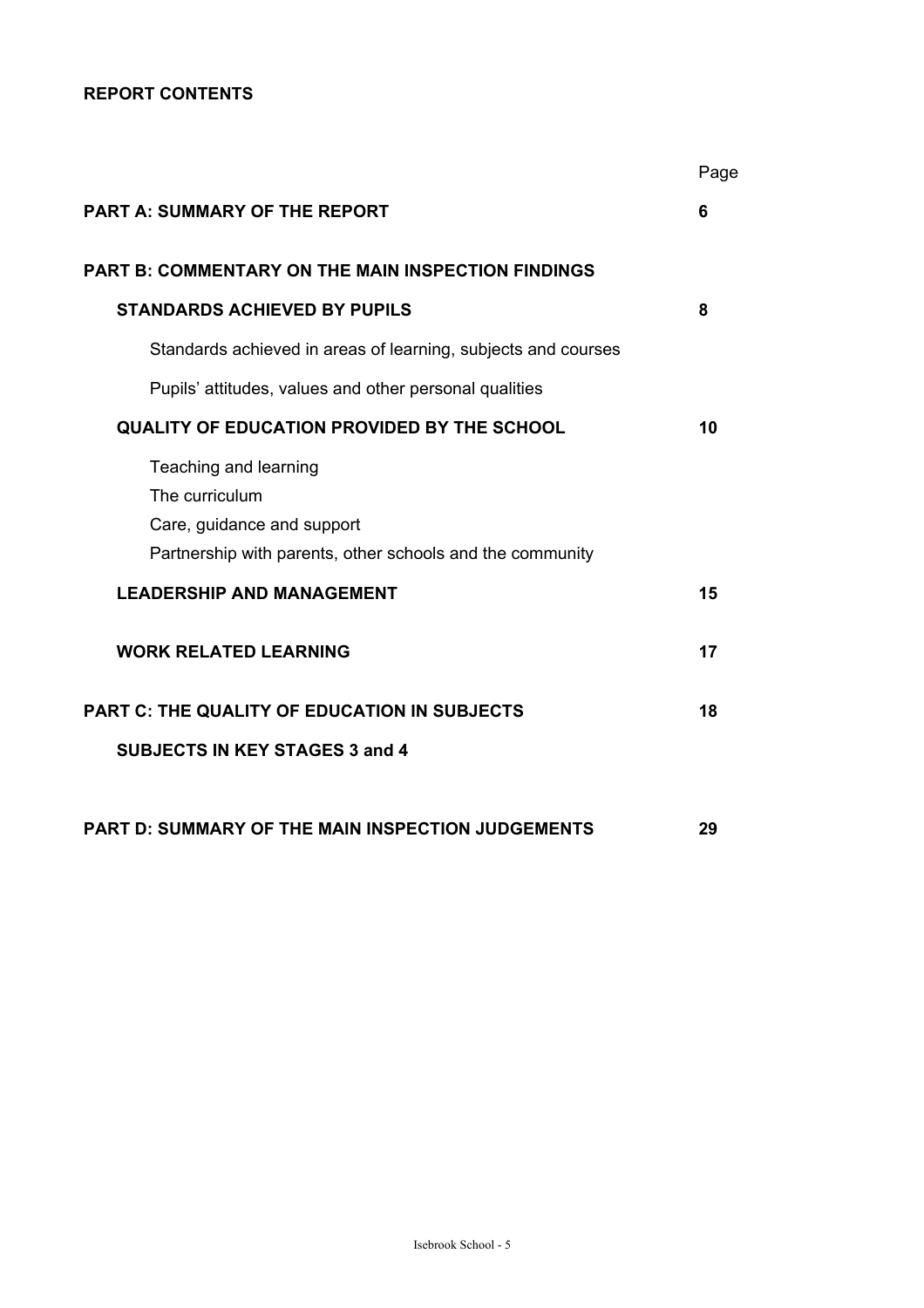# **PART A: SUMMARY OF THE REPORT**

## **OVERALL EVALUATION**

Isebrook is a **satisfactory** and improving school. Pupils enjoy attending the school and overall their achievements and the quality of teaching are satisfactory. The overall quality of leadership and management and the governance of the school are satisfactory. The school provides adequate value for money.

## **The school's main strengths and weaknesses:**

- Pupils make good progress in art, science, information and communication technology (ICT) and personal, social and health education.
- The new headteacher, with the support of his assistant headteachers, has stabilised the school and made a good start to improving its effectiveness.
- Systems to record and check on pupils' achievements (assessment) are inadequate and do not effectively track the progress of pupils.
- Teachers' planning does not always allow for the different individual needs of pupils and relies too much on the use of worksheets.
- Pupils behave well and show very good attitudes to their work, as demonstrated through their good attendance.
- Only limited training opportunities are available to all staff and learning support assistants are not sufficiently involved in supporting pupils' learning.
- Work related learning opportunities are good and effective links have been established with the community.

Improvements since the previous inspection have been satisfactory. Many of the issues identified as being in need of improvement, such as cultural and multi-cultural development and the promotion of the National Literacy Strategy, have been given appropriate attention and have improved. However, there are still weaknesses in the assessment procedures and the roles and responsibilities of subject leaders. The school's accommodation and resources have improved and will improve further with the completion of a specialist autistic unit and food technology suite.

# **STANDARDS ACHIEVED**

| Pupils' achievement at the end | in relation to individual targets in:                       |      |  |  |
|--------------------------------|-------------------------------------------------------------|------|--|--|
| ot:                            | personal and social education<br>subjects of the curriculum |      |  |  |
| Year 9                         | <b>Satisfactory</b>                                         | Good |  |  |
| Year 11                        | <b>Satisfactory</b>                                         | Good |  |  |

*Inspectors make judgements in the range: excellent; very good; good; satisfactory; unsatisfactory; poor; very poor.* 

Pupils, irrespective of their special needs, make satisfactory progress overall. They make good progress in art, science, information and communication technology and personal, social and health education (PSHE). In English pupils make satisfactory progress; better progress is made in speaking and listening than in writing because pupils have limited opportunities to develop their skills to write independently. Records show a few pupils with autistic spectrum disorders are making good progress and integrating well with other pupils. Although making satisfactory progress, pupils with emotional and behavioural difficulties are not always sufficiently challenged by the work. Pupils' personal development is good. Their moral, social and cultural development is given appropriate attention but spiritual development is less prominent. Pupils' attitudes to work are very good and although a few individual pupils are prone to incidents of difficult behaviour, overall behaviour is good. Pupils' attendance is good.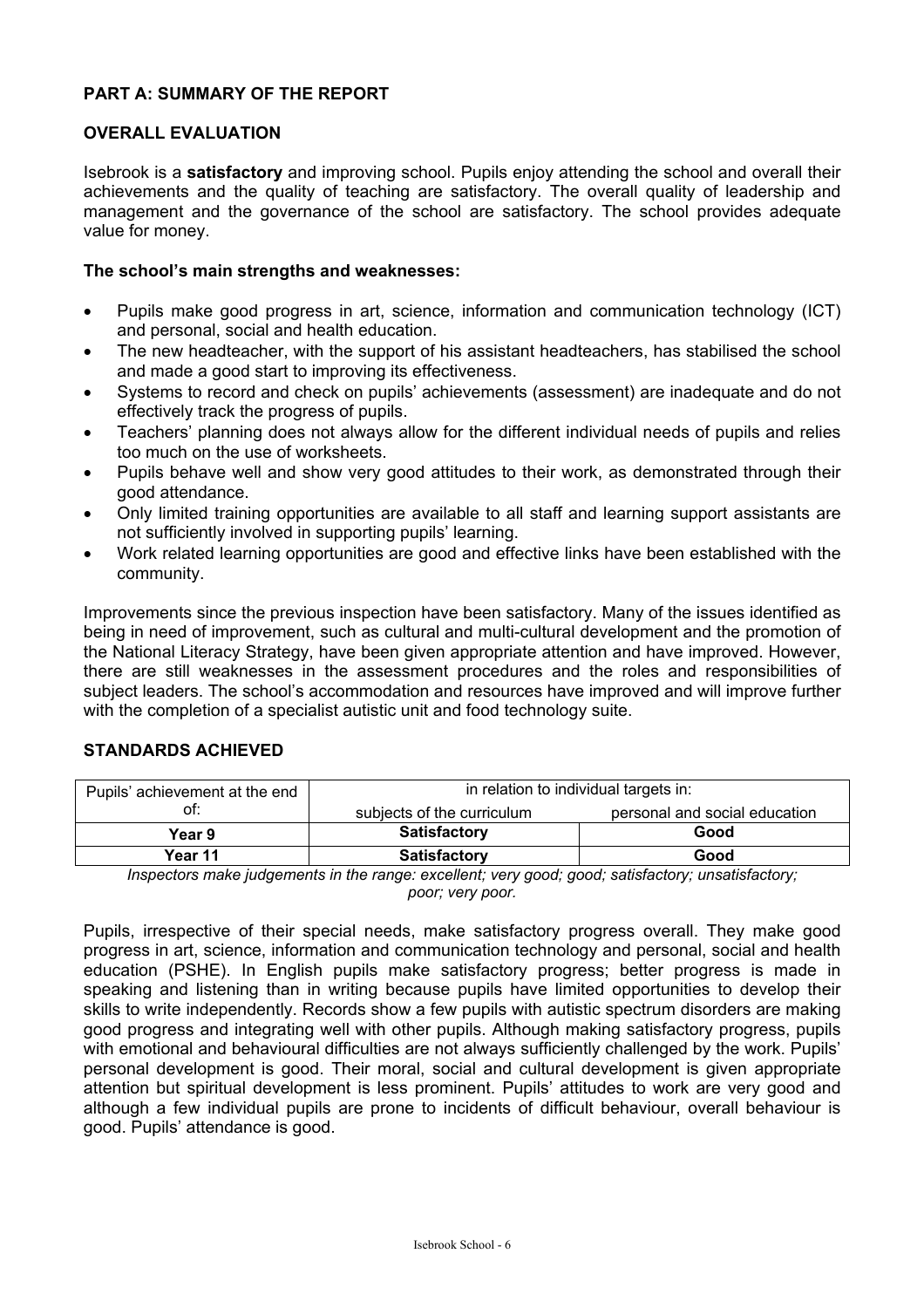# **QUALITY OF EDUCATION**

The quality of education in the school is **satisfactory**. Staff provide pupils with a good, safe, caring environment. The quality of teaching and learning is satisfactory. Weaknesses in assessment procedures mean that staff do not plan well for different ability levels and this means that pupils, particularly those of a higher ability, are not always challenged by the work. Too many of the lessons involve pupils completing worksheets which are then cut and stuck in text books. However, there are examples of more imaginative teaching approaches, for example, where science is taught by the teacher responsible for the subject, the more 'hands–on' practical approach she adopts successfully engages pupils in learning. Staff are beginning to make effective use of ICT and digital cameras are used well to record pupils' achievements in many subject areas. Learning support assistants offer good pastoral support to pupils and in many lessons work well with individual pupils but at times they are not well directed by teachers as to what they should be doing. In addition too often in lessons they are there only to deal with emergencies and are not involved in supporting pupils' learning. The school provides pupils with a satisfactory curriculum, which has a number of strong features. These include good work related learning opportunities, where pupils undertake work experience placements, as well as college placement courses. A good range of activities, visits and visitors enrich the curriculum well. The care of pupils is good and staff provide satisfactory support and guidance. The accommodation is adequate and being well developed; there is a good science laboratory and a very good gymnasium. Links with parents and with other schools and colleges are satisfactory. Links, however, with the local community are good and used well to enhance the curriculum.

# **LEADERSHIP AND MANAGEMENT**

The leadership and management and the governance of the school are **satisfactory** overall. The new headteacher has shown in the short time he has been in post that he has the vision and understanding to improve the quality of education the school provides. He has been well supported by an assistant headteacher in dealing with pupils' behaviour difficulties, however, there is not a clear understanding of how other staff can be empowered to take a more prominent role in managing the pastoral needs of pupils. Subject leaders do not have a sufficient overview of pupils' achievements and are not monitoring the work of their colleagues. Governors are very supportive of the school and the minutes of their meetings show that they have had an increased involvement in monitoring the work of the school over the past year.

# **PARENTS' AND PUPILS' VIEWS OF THE SCHOOL**

Parents have mixed views of the work of the school. The majority are happy and feel that their children are doing well. However, there are a significant minority who are concerned that staff have not received sufficient training to meet the special needs of their children. Pupils themselves are clearly happy to be in school. They enjoy the activities and say that they get on well with staff.

#### **IMPROVEMENTS NEEDED**

#### **The most important things the school should do to improve are:**

- Develop an appropriate assessment system that gives staff detailed knowledge of pupils' ability and the progress they are making.
- Provide all staff with increased training opportunities to assist them to develop their skills in working with the pupils the school now admits.
- Use a greater variety of teaching methods and fully involve learning support assistants in the planning and teaching of lessons.
- Improve management arrangements through developing the role of subject leaders.
- Develop the skills and responses of all staff in the day to day management of pupils experiencing emotional or behavioural difficulties.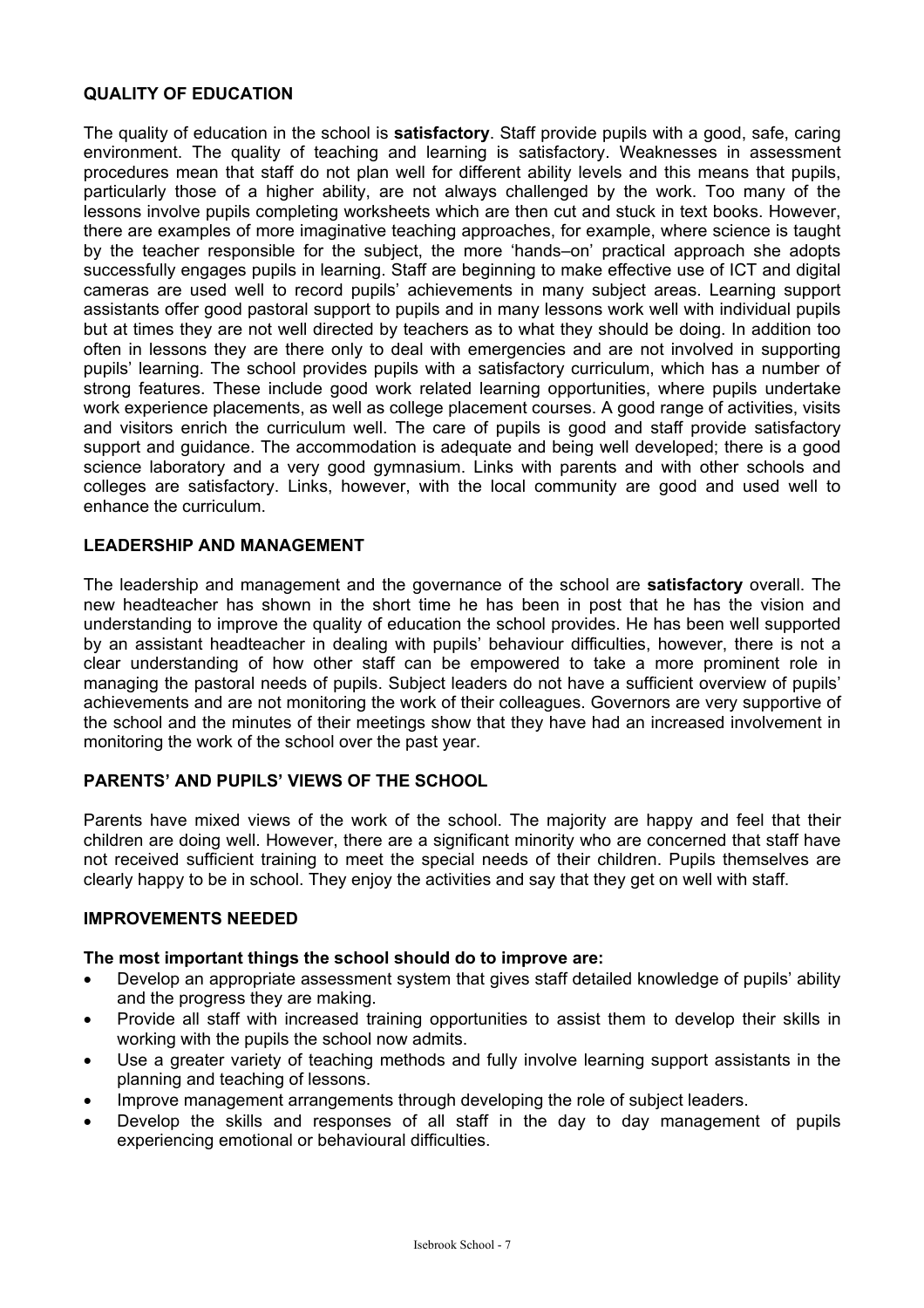# **PART B: COMMENTARY ON THE INSPECTION FINDINGS**

# **STANDARDS ACHIEVED BY PUPILS**

## **Standards achieved in areas of learning, subjects and courses**

Pupils' achievement is **satisfactory**.

## **Main strengths and weaknesses**

- Although Year 11 pupils achieve well in the external examinations, pupils of a higher ability level are not always stretched by the examination opportunities available.
- Pupils' achievements are good in science, art, ICT and PSHE.
- Pupils make satisfactory progress in English, mathematics, religious education and physical education.
- A few pupils with autistic spectrum disorders (ASD) make good progress and are being integrated well into other classes but pupils with emotional and behavioural difficulties do not always make the same progress as other pupils in their class.

- 1. Last year's leavers achieved good success in entry level examinations; almost three quarters of the 16 pupils entered gained five passes. The best results were in ICT where almost all pupils achieved the highest grade. Good passes were also achieved in science, mathematics and life skills. However, current examination opportunities do not test pupils of a higher ability level and this means that there are missed opportunities for these pupils to achieve to their full potential. Whole school targets were set for pupils' achievements and the results from last year's are currently under review by the senior management team. For the present academic year appropriate targets have been set for pupils' achievements at the end of Year 9 and Year 11.
- 2. Pupils make their best progress in science, art, ICT and in PSHE. Pupils make very good progress in the lessons taken by the science subject leader. Her infectious and enthusiastic approach creates interest in the subject amongst pupils who work hard and respond well to the variety of activities on offer. Similarly in art pupils work hard to produce pieces of work of a high standard. In ICT, although records indicate a drop in standards during last year, this has been addressed and pupils are clearly now developing good ICT skills. The overall school environment helps pupils with their personal development and PSHE lessons contribute to this although there is inconsistency in the progress that pupils make in individual lessons and at times learning support assistants do too much for pupils.
- 3. In English pupils make good progress in developing their speaking and listening skills and this is reflected in the contributions they make to discussions in many subject areas. Progress is not as good in writing because there is an insufficient emphasis in many subjects on pupils being required to write at length. Progress in mathematics varies according to the quality of teaching, which is not consistent throughout the school. Year 7 pupils are making very good progress in physical education in relation to working as a team and taking part in good physical exercises in lessons. However, progress overall in physical education is satisfactory because older pupils are not always sufficiently physically challenged in lessons, recording of their achievements is limited and not all pupils are fully included in the activities.
- 4. There is limited information about the progress and achievement of different pupil groups such as girls/boys and types of learning difficulties. However, a few pupils with autistic spectrum disorders (ASD) although mostly taught in separate groups are now able to join other class groups for lessons. This is an indication of the good progress they are making. Pupils with emotional and behavioural difficulties (EBD), although overall making similar progress to other pupils, are on occasions in lessons not willing to engage in learning. A few pupils with other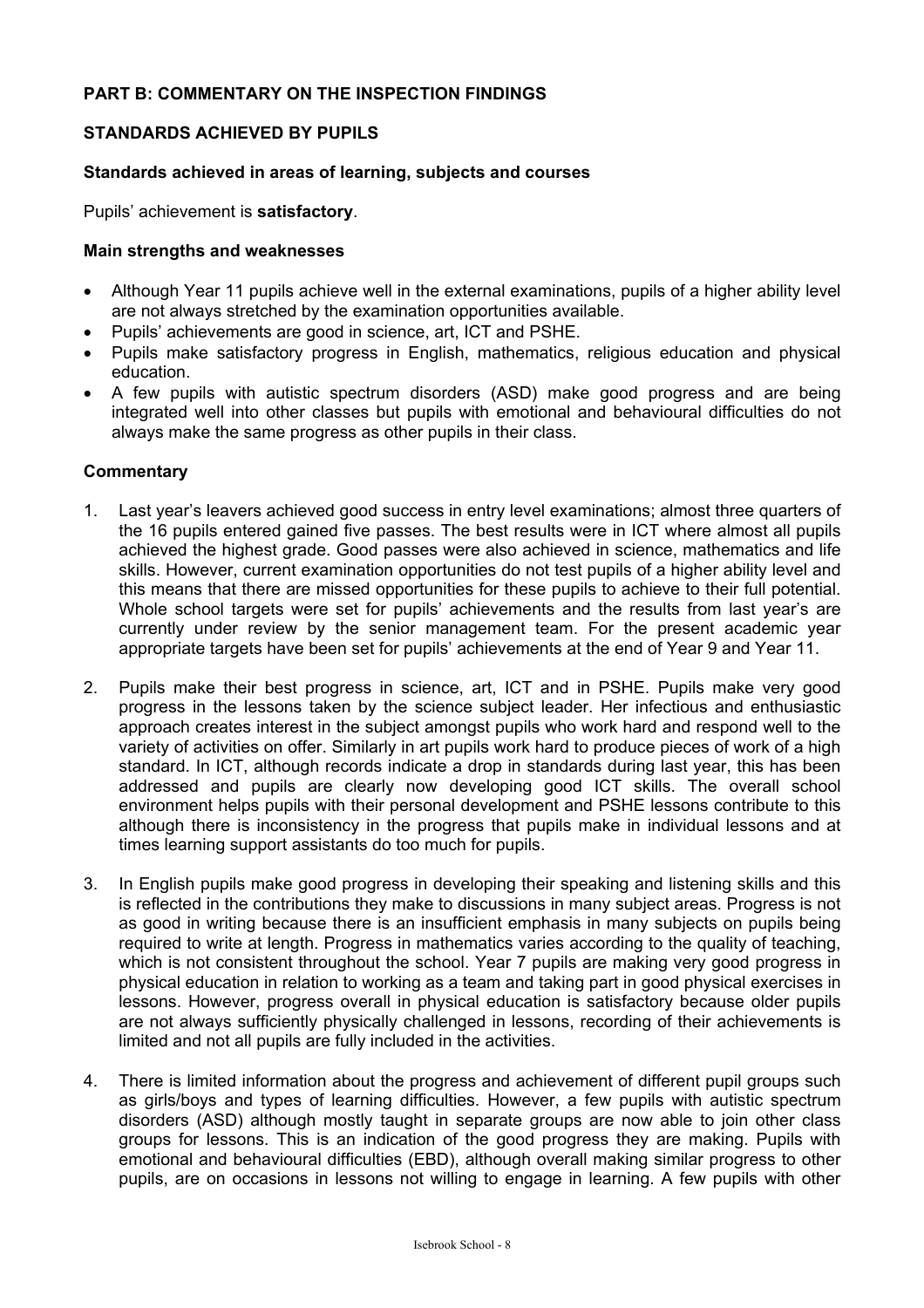special educational needs, such as visual impairment, make the same satisfactory progress overall as their peers.

## **Pupils' attitudes, values and other personal qualities**

Pupils have **very good attitudes** and their behaviour is **good**. Their personal development, including spiritual, moral, social and cultural development, is also **good**. The attendance of pupils is **good.**

#### **Main strengths and weaknesses**

- Pupils enjoy their time at school and readily take part in the activities on offer.
- Pupils get on very well with each other and with adults in the school.
- The attendance rate is better than similar special schools.
- There is little disruption to lessons although at times EBD pupils need extra support out of the classroom.
- The school is preparing pupils well to be sociable, sensible and culturally aware.

## **Commentary**

5. Pupils have a very positive view about their education, as borne out by their good attendance levels. Their attitudes have improved since the last inspection. Staff are welcoming and routines are well established and as a result pupils arrive happily in the morning and look forward to their day in school. A good number of pupils take part in the clubs at lunch time and after school. In lessons most pupils get down to productive work as soon as possible. They cooperate very well and are pleased to give ideas or to be asked questions. Many higher ability pupils are quick to take the initiative in their learning, but a few pupils have come to rely too much on reminders and help from adults too often.

#### **Exclusions**

#### **Ethnic background of pupils Exclusions in the last school year**

| <b>Categories used in the Annual School Census</b> | No of pupils<br>on roll | Number of<br>fixed period<br>exclusions | Number of<br>permanent<br>exclusions |
|----------------------------------------------------|-------------------------|-----------------------------------------|--------------------------------------|
| White - British                                    | 82                      | 13                                      |                                      |

*The table gives the number of exclusions, which may be different from the number of pupils excluded.* 

- 6. Relationships in the school are very good. Staff act as very good role models because they are cheerful with the pupils and with each other. Most pupils enjoy each other's company. Invariably in lessons pupils are willing to help each other and lend a hand to their less mobile peers. The collaboration of pupils in science lessons is particularly impressive. Pupils with a wide range of different disabilities are successfully learning to tolerate each other's idiosyncrasies. The pupils with EBD who find it difficult to be patient and who are more likely to flare up are supported calmly to patch up quarrels. There is no evidence of bullying and despite all the pupils having a white ethnic background good race relations are promoted well.
- 7. Most pupils have a very good attendance record of over 95%. The rate of unauthorised absence is low because parents are conscientious about informing the school why their child is off school and the staff are quick to follow up unexplained absences within the day. Registers are marked promptly, but the use of symbols for absence is inconsistent and makes the monitoring of attendance trends difficult. The majority of pupils are brought to school in time by their parents or local authority buses. However, it is difficult to track lax punctuality accurately because teachers mark lateness according to different timescales.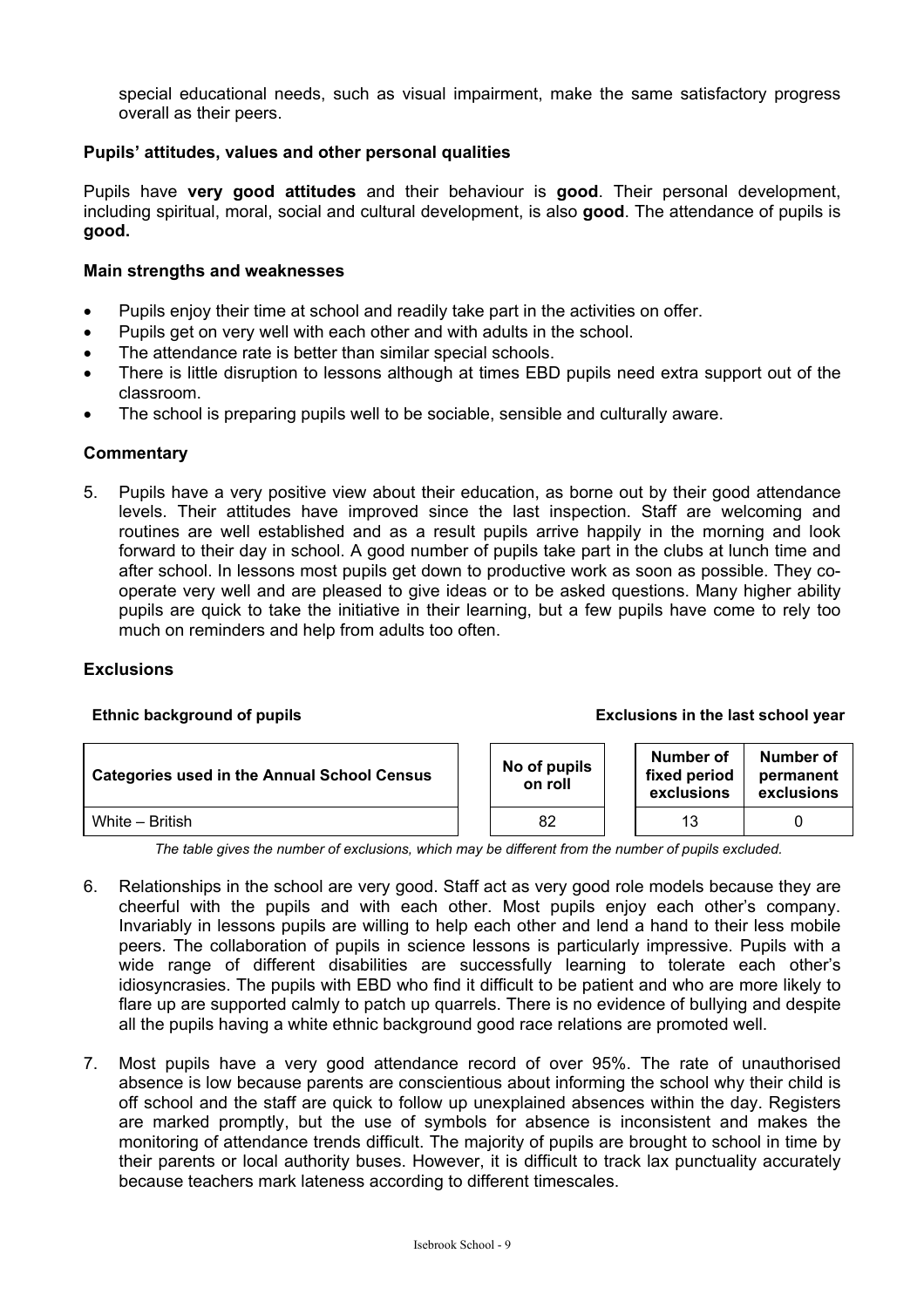## *Attendance in the latest complete reporting year (%)*

| Authorised absence |  | Unauthorised absence |  |
|--------------------|--|----------------------|--|
| School data        |  | School data          |  |
| National data      |  | National data        |  |

*The table gives the percentage of half days (sessions) missed through absence for the latest complete reporting year.*

- 8. At the start of this academic year an above average number of temporary exclusions was used to stabilise the school and establish clear behaviour expectations. This has been effective and the school is now calm and orderly. In assemblies, at lunchtimes and break times the vast majority of pupils behave very well because they feel safe and secure with the routines and expectations. During lessons most pupils are well behaved and willing to follow the teacher's instructions. However, in a few lessons EBD pupils stop learning and disturb the education for others when they feel the content is irrelevant, too childish or does not stretch their capabilities enough.
- 9. The school is working more successfully to promote social, moral and cultural development than at the time of the last inspection. PSHE and citizenship lessons, as well as sports events and collaborative learning, give pupils good opportunities to increase their ability to relate appropriately to each other. A range of small jobs around the school give pupils a chance to take on duties, but are insufficiently planned to increase pupils' own responsibility to do things for themselves. Most pupils are clearly learning right from wrong. They are patiently encouraged to think through the consequences of any inappropriate action. The promotion of cultural development has improved since the last inspection. The school now introduces pupils well to the ways of life in other countries and other backgrounds through colourful displays, interesting visitors and a range of cultural music and dance. The spiritual development of pupils is satisfactory. Good work is being done in promoting a sense of self-worth in the pupils, but opportunities are often missed in the end of school R and R (review and reflection) sessions to encourage pupils to think more deeply.

# **QUALITY OF EDUCATION PROVIDED BY THE SCHOOL**

The school provides a satisfactory quality of education. Teaching and learning are satisfactory as is the basic curriculum but the extra activities and events available for pupils provide good curriculum enrichment. The quality of assessment is unsatisfactory and this contributes to the guidance and support provided for pupils as being only satisfactory. The care of pupils, including procedures for their welfare and medical needs, though, is good. Satisfactory links have been established with parents and other schools, and links with the local community are good.

# **Teaching and learning**

Teaching and learning are **satisfactory**. Assessment procedures are **unsatisfactory.**

# **Main strengths and weaknesses**

- Very good subject expertise is available and used well in science, art and ICT.
- The use of ICT to make lessons interesting is being developed well by teachers.
- Assessment procedures are not effective and fail to help teachers plan for the different ability levels of pupils in each class.
- Teachers rely too much on the use of worksheets and the cutting and sticking of them into exercise books.
- Learning support assistants provide good individual support for the care of pupils but are not sufficiently involved in supporting pupils' learning.
- The teaching ASD pupils is effective in enabling many to make good progress but the strategies used for working with EBD pupils are not always as effective.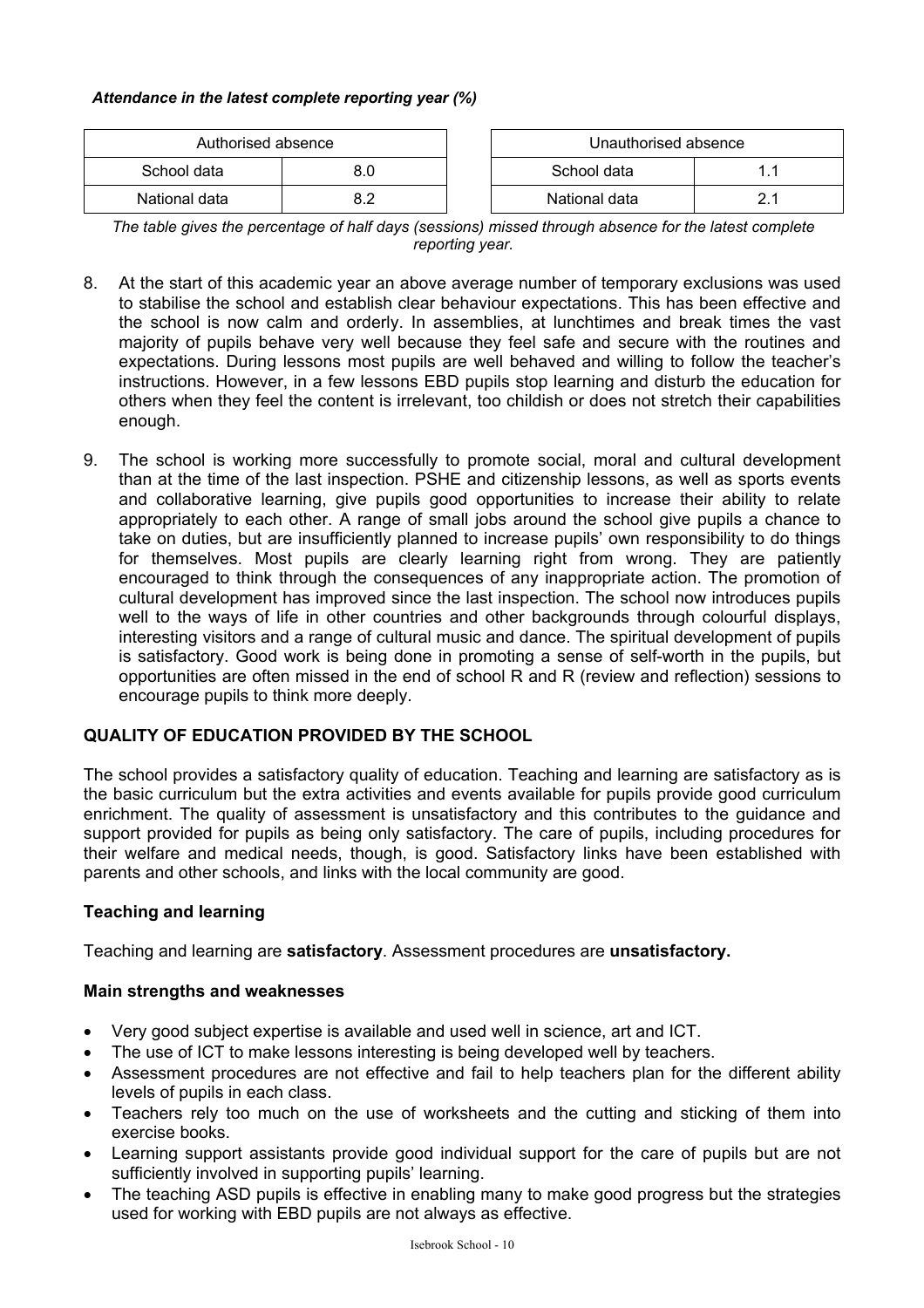# **Commentary**

| Excellent | Verv good | Good    | Satisfactory | Unsatisfactory | Poor | Very Poor |
|-----------|-----------|---------|--------------|----------------|------|-----------|
|           | 9 (22)    | 16 (40) | 12 (30)      | 3(8)           |      |           |

#### *Summary of teaching observed during the inspection in 40 lessons*

*The table gives the number of lessons observed in each of the seven categories used to make judgements about lessons; figures in brackets show percentages where 30 or more lessons are seen.* 

- 10. In the subjects where specialists are available there is a consistently high standard of teaching. For example, the very good quality of teaching by the science subject leader means that in her lessons pupils make very good progress. This, though, is not the same for the teaching of science by other staff. Equally in ICT the high quality of subject expertise of the learning support assistant attached to this area makes an important impact on the progress pupils are able to make. He offers good specialist support to the temporary teacher currently teaching the subject. In art the teacher's subject expertise is used well to demonstrate many different artistic techniques using a wide range of media.
- 11. Good use is now being made of ICT by many teachers. All classrooms have interactive whiteboards and during the inspection there were good examples seen of the effective use of these. This is particularly the case in all ICT lessons because the teacher and support assistant use the interactive whiteboard to engage all pupils in the starter and introduction activity for the lesson. Good use of the interactive whiteboard is also a key feature of lessons in science. Most teachers make very good use of digital cameras to record pupils' work and show the activities they have been engaged in.
- 12. During the inspection in many lessons pupils' different ability levels were being well planned for. However, records show that this is not always the case and an examination of pupils' work shows that often all pupils, whatever their ability, are asked to complete the same work. The lack of good assessment procedures when pupils come into school reduces the opportunities to base teaching programmes on pupils' ability levels. There is no consistency in methods and communication of assessment information and reliability and validity of assessment data are not checked between staff at the school, or moderated with colleagues from different schools. This means that assessments are not playing a useful role in influencing what teachers teach. Targets set for pupils are often too general and are not reviewed sufficiently and there is little evidence that they are referred to in lessons. Marking is inconsistent across the school and there is no evidence of 'levelling' pupils' work against National Curriculum criteria. However, appropriately the school now has plans to use a software package to show pupils' progress through 'P' scales and National Curriculum levels.
- 13. Although, there are examples of teachers using a variety of strategies in their teaching overall it is clear that teachers rely too much on pupils completing worksheets and then these being cut and stuck into books. This means that in many subject areas pupils' work is a collection of exercise books with worksheets stuck in them. For those pupils with reading difficulties this is unsatisfactory as often they are unable to read the worksheets and for those pupils of higher ability levels this practice does not stretch their individual writing skills.
- 14. There is a good number of learning support assistants in the school. Many work well individually with pupils and provide good care and support and this results in pupils feeling secure and happy in school. There are, though, occasions when they do too much for individual pupils, thus reducing the opportunities for them to make independent decisions. Learning support assistants are not involved in the planning of lessons and not all teachers make best use of them to support pupils' learning. This means there are many occasions when learning support staff are in a lesson just in case there is an incident they need to deal with. This is an ineffective use of their time and expertise.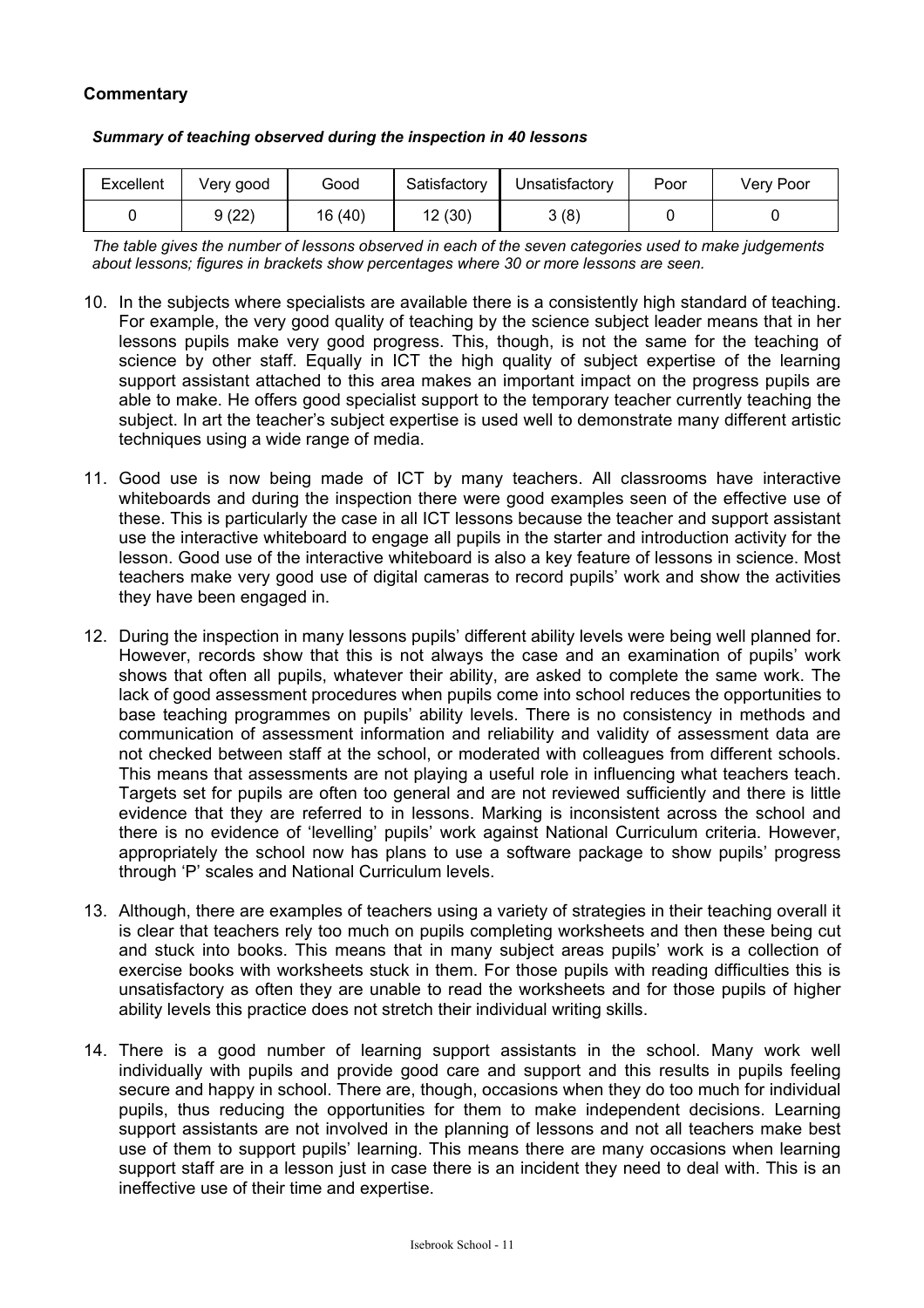15. Appropriately the school uses a nationally recognised individual approach for the teaching of ASD pupils (TEACCH), as its core method. This gives pupils the chance to work individually with the minimum of distractions. However, the school recognises the importance of helping pupils learn to work with others and provide variety in the lessons. It therefore ensures that pupils have good opportunities to mix with their peers and work in groups. This was the case in a good mathematics lesson seen where a small group of four ASD pupils remained as a group to follow a demonstration using an interactive whiteboard. Each took part in experiments in estimating the weight of different household products and all took an active part in recording their findings. In the best lessons seen EBD pupils were fully integrated. However, because of staff weaknesses in managing the behaviour of these pupils there are occasions where EDB pupils do not learn as well as other pupils.

# **The curriculum**

The curriculum is **satisfactory** and curriculum enrichment is good. The quality of the accommodation and resources is satisfactory overall.

# **Main strengths and weaknesses**

- All National Curriculum subjects are covered but the quality of the planning is not consistently good for each subject.
- Work related learning opportunities are good but the range of other courses in Years 10 and 11 is limited.
- The school provides a good range of visits and other activities to enrich pupils' learning and extend their independence.
- Specialist sports and science facilities add greatly to the quality of the accommodation and there are good plans to improve this further.

- 16. The curriculum for each subject meets statutory requirements. Strengths include enquiry skills being well planned in science and in art and design the most able pupils in Years 10 and 11 studying GCSE. In ICT, very effective arrangements with local ICT consultants give pupils access to high quality specialist tuition and resources. Weaker aspects include the English curriculum placing an insufficient focus on writing and reading and the mathematics programme not giving pupils enough opportunity to solve mathematical problems or apply their number skills. The personal and social education programme in Year 11 has a very well planned and accredited Life Skills course, but in other year groups the taught programme has limited detail of what will be covered each year.
- 17. In Year 10, pupils gain good experience of the world of work through an imaginative programme of team enterprise activities. In Year 11 work experience is very well organised. However, a number of factors currently limit the curriculum for pupils in Years 10 and 11. The amount of taught time is below that found in similar special and mainstream secondary schools. Links with colleges are limited to a week in Year 10 and there are no opportunities for pupils to take vocational examinations. The present curriculum provides little opportunity for pupils to make choices and specialise and there are no suitable examination courses for the least or more able pupils. The school is, however, aware of many of these weaknesses and is actively engaged in seeking solutions.
- 18. The school makes good use of the community to enhance pupils' learning. Residential visits are planned, and after school clubs for all year groups are well attended. Visits to the theatre, museums, cinema, shops, leisure and sports centres, and to other schools and a college, effectively extend pupils' independence and self-confidence. Visitors to school, including specialist advisers and theatre groups, have all made significant contributions in extending pupils' learning in aspects such as sex and drugs education, health education, and computer skills. Subject days, in science, for example, and inter-school activities combining work in art,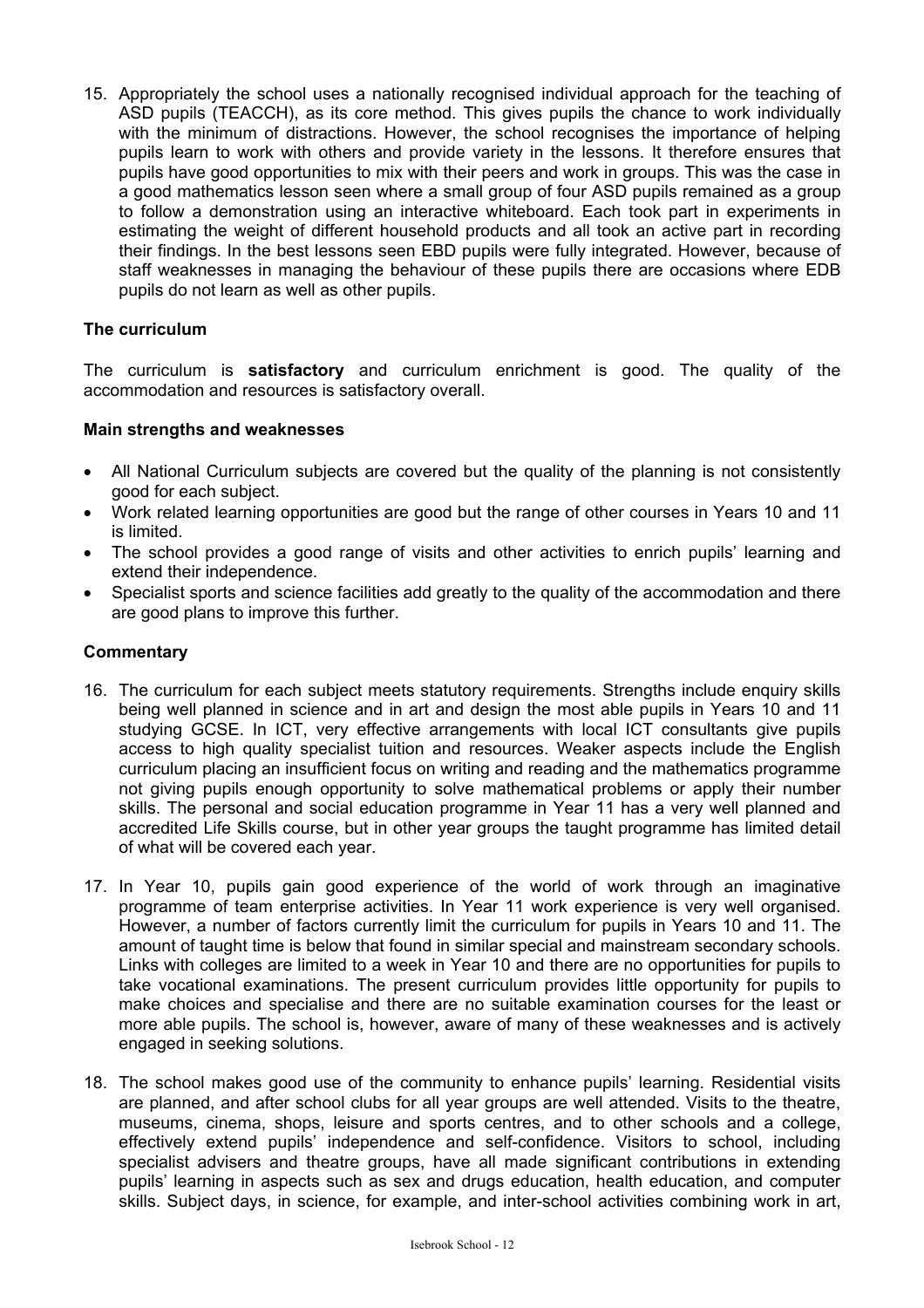science and design and technology are very effectively used to generate pupils' interest in learning.

19. There are very good facilities for physical education, including a large sports hall, used well by the school and the community. The amount of outdoor play space is good, and the youngest pupils have their own play space. The large playing field, however, is easily water-logged. Science, design and technology for resistant materials, and ICT benefit from good specialist facilities, although the computer room is rather cramped. Art and design, music and science are well resourced, although there is no technician to support the large amount of practical work planned in science. The library is out of use in order to accommodate autistic pupils. Plans are well advanced, however, to improve the accommodation for autistic pupils, the food technology room, and toilet and changing areas.

# **Care, guidance and support**

The care, welfare, health and safety of pupils are **good**. The provision of support, advice and guidance based on monitoring is **satisfactory.** The way in which the views of pupils are sought is **satisfactory**.

## **Main strengths and weaknesses**

- Very good attention is given to the medical and first aid needs of pupils.
- The school works well to link the work of therapists to the needs of pupils.
- The assessment of risks associated with the building is not rigorous enough to allow for the increasing number of pupils with behavioural problems.
- Staff know their pupils well and give them good pastoral support.
- Not all staff have sufficient skills to manage the behaviour of pupils with emotional and behavioural difficulties.
- There are not enough opportunities for pupils to take on greater responsibilities around the school.
- Induction procedures for new pupils do not provide a good basis for them starting school.

- 20. The school meets the medical needs of all pupils very well. The availability of a comprehensive list of pupils' requirements ensures that all staff can react very quickly to any emergency. The physio-technician has devised well thought out systems to ensure that the administration of medicines is accurate and well recorded. First aid procedures are effective and parents are informed immediately should pupils injure themselves. All staff have had up to date training on child protection and know what to do should they be concerned about a child's welfare.
- 21. Pupils' learning benefits from a range of therapies matched well to their needs and carefully coordinated by the physio-technician. The school has just gained a very well appointed new physiotherapy room and physiotherapy is carefully arranged as much as possible to avoid pupils missing lessons. However, outside organisations dictate the timing of the hydrotherapy sessions and the Riding for the Disabled lessons. As a result, for example, a few pupils regularly miss science and religious education. In the classroom several pupils have improved their learning because of small but very important changes linked to posture or furniture recommended by the occupational therapist.
- 22. The school has satisfactory systems to check that the site is secure, fire procedures are up to date and vehicles are safe. However, there are potential hazards in the design and technology room that need immediate attention. Pupils feel at ease at Isebrook because they appreciate that staff know their particular needs and circumstances well. The assistant headteacher in charge of pastoral care, leads by example and has built up good, trusting relationships with the pupils and spends a good deal of his time personally dealing with their concerns. With his support, aided by the daily review of grades awarded for pupils' attitudes and effort, the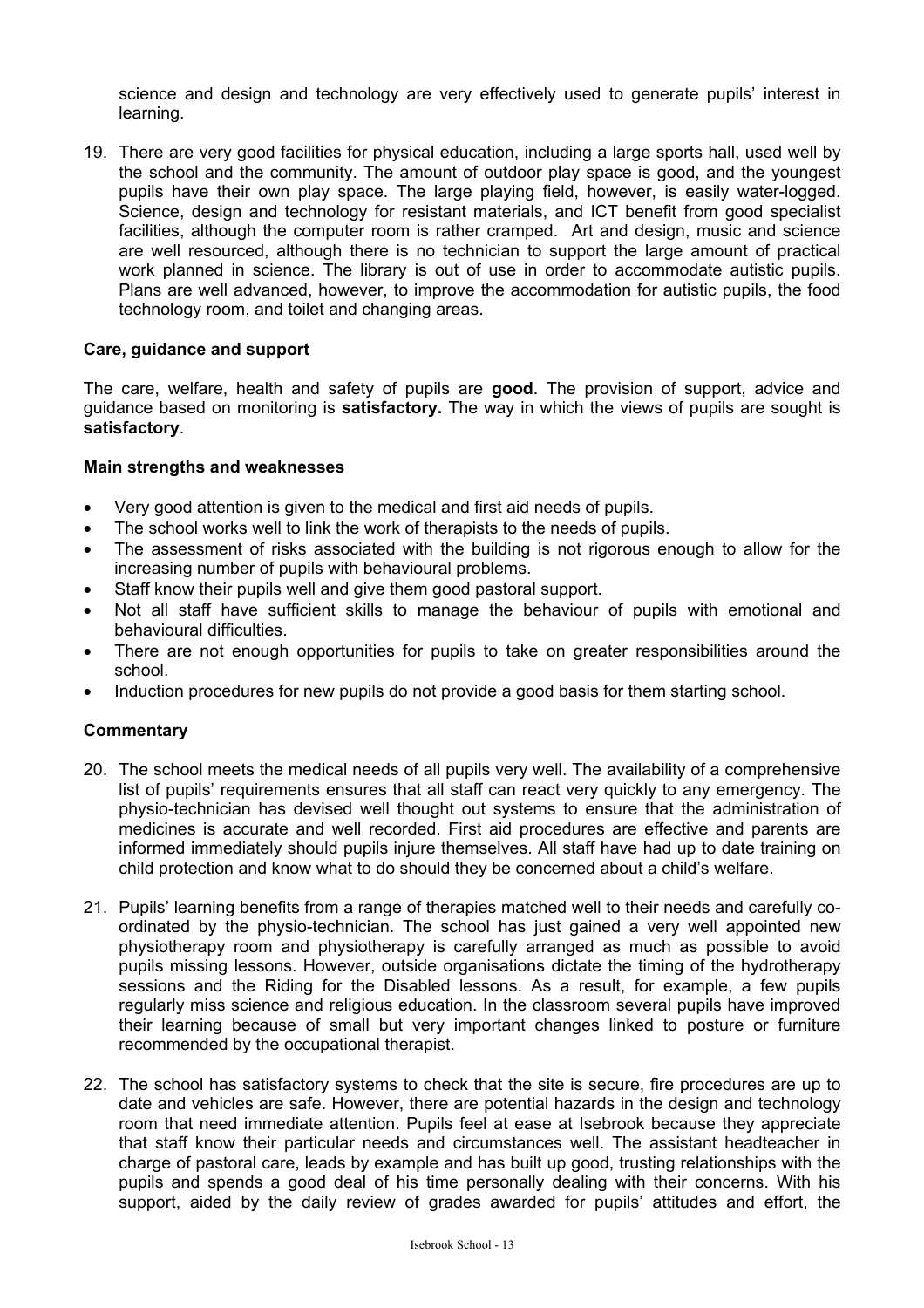monitoring of pupils' personal development is good. This is not the case, though for the guidance given to pupils for their academic improvements because of the weaknesses there are in the assessment procedures in the school.

- 23. The school has reviewed its behaviour policy and set in train an agreed system of rewards and sanctions. The good conduct of most pupils proves the effectiveness of the behaviour management procedures. In addition good procedures and levels of support are available to manage the challenging behaviour of ASD pupils. The school, though, is not yet proficient in dealing with the particular problems of EBD pupils. Not all teachers feel sufficiently competent to deal with emotional and aggressive behaviour. Support staff are not adequately involved in the behaviour management procedures and are not always clear how to deal with angry outbursts. As a result the troublemaker is often sent to the assistant headteacher in the pastoral base, so diminishing the pupil's respect for the teacher and learning support assistants. It should be noted, though, that the placement of ASD and EBD pupils in the same small school is unusual and presents staff with a considerable challenge.
- 24. The school council provides good opportunities for a group of pupils to discuss community issues. Informally the views of pupils are listened to, but there are not enough planned times for all the pupils to be surveyed on what they like or do not like about school life. Some pupils undertake small jobs, such as returning the register. However, there is scope for more pupils, in particular those of a higher ability level, to be encouraged to show their initiative and increase their involvement in school life.
- 25. Inspectors agree with the parents' concerns about the induction process for new pupils. The induction procedures for pupils starting in Year 7 are not effective enough to ensure that pupils get underway with their learning as soon as possible. Currently there are not enough opportunities for new pupils to get to know the school and for staff to be thoroughly prepared for the individual needs of each pupil.

## **Partnership with parents, other schools and the community**

The school has a **satisfactory** partnership with parents. Links with the local community are **good**  and links with other schools and colleges are **satisfactory**.

# **Main strengths and weaknesses**

- Although most parents appreciate the work of the school, a significant number have concerns about aspects of its work.
- Communication between school and home on children's well being and progress is good.
- The school makes good use of the local area for visits to enliven the curriculum.
- There are not enough well established links with colleges of further education for pupils' transfer to post-16 education.

- 26. Most parents are supportive of the school and many, as part of the 'Friends of the School' group, have raised money to extend its resources. They value the care and support given to their children's difficult lives and have confidence in the new headteacher. There are, though, a significant minority who feel that the school does not support their children's learning as well as it should. Inspectors agree with the concerns that some pupils are not stretched enough in their learning and there is insufficient training of staff in supporting particular special needs.
- 27. The staff keep open good lines of communication with home for the pastoral and medical care of pupils. Home-school diaries are used well for daily contact. Additionally, teachers telephone parents if they have concerns about behaviour, but also get in touch to report good work and behaviour. Annual reports give parents a clear message on what pupils have covered but are not all consistent in letting them know how their child has improved in each subject over the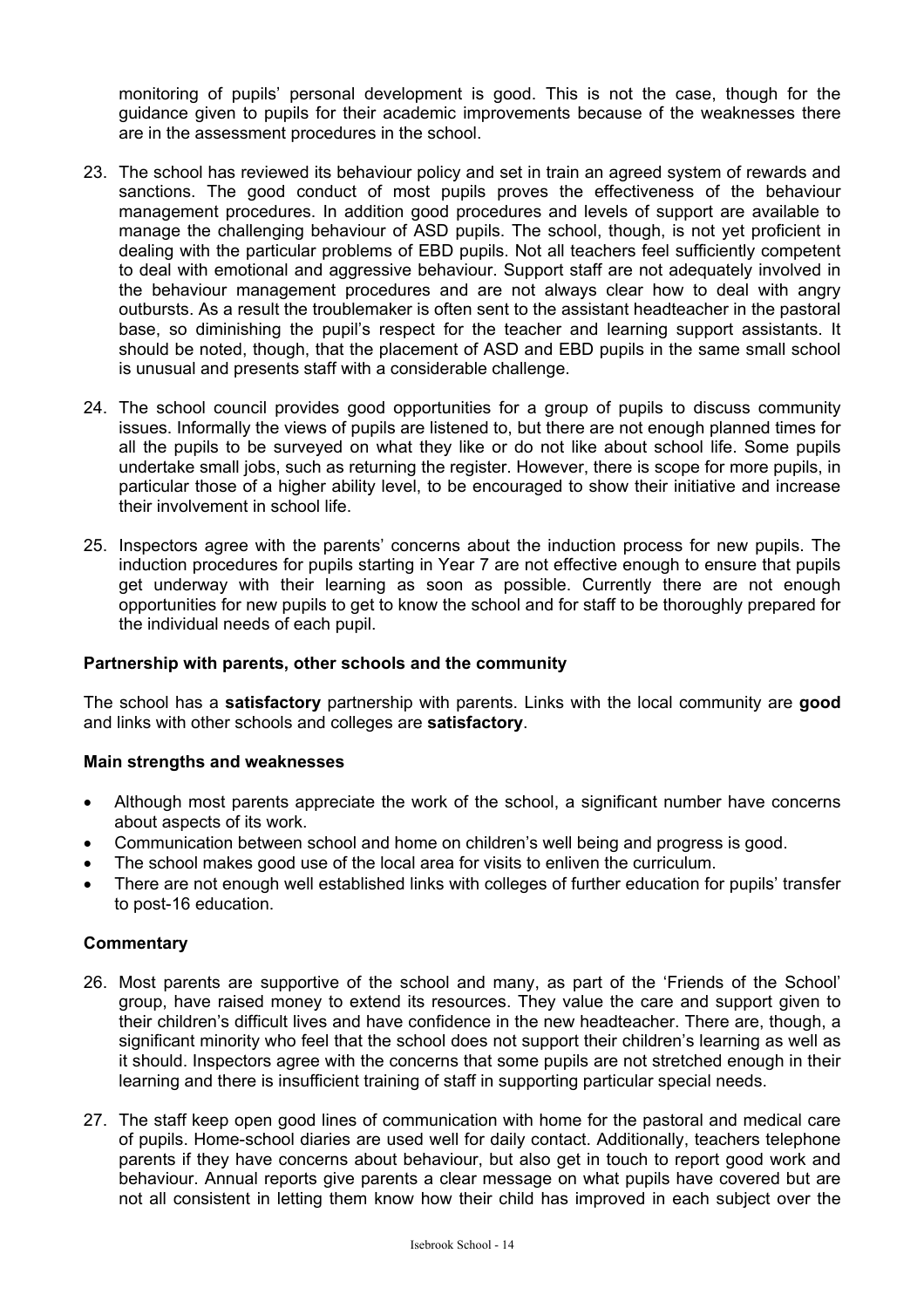year. A grid identifying attitudes and effort is a useful indicator on personal development but is not sufficiently adapted to be meaningful for ASD or EBD pupils. Overall the partnership with parents is not as good as at the time of the last inspection.

- 28. The school has good links with the local Kettering community. Pupils often visit local villages and places of interest to bring an added dimension to their learning. For example, in art pupils have greatly benefited from observing local houses and churches at first hand. The adjacent Wicksteed Park is a popular venue for developing life skills and a strong connection has been established with the local Riding for the Disabled Association. Pupils are offered a good range of work experience opportunities because the school has built up productive links with an interesting range of local businesses. The school contributes well to the local community by making its facilities, such as the new and very well appointed sports hall, available to local special needs and mainstream groups. A regular car boot sale brings in local residents and raises the school's profile in the community.
- 29. The school has established a few effective links for Isebrook pupils to attend mainstream schools part time or for other pupils to come to Isebrook for specific sessions. The school does not have an established a link with any one further education college to cater for the particular needs of its pupils and to allay the concerns of parents as their children move on from Isebrook. Governors and the local education authority are, though, discussing the possibility of setting up a post-16 unit in the school.

# **LEADERSHIP AND MANAGEMENT**

Although, the leadership and management of the school is **satisfactory** overall, the leadership of the new headteacher is **good.** Governance of the school is **satisfactory.**

#### **Main strengths and weaknesses**

- The headteacher has a good vision of how the school can be successfully developed.
- Although subject leaders are enthusiastic and supportive, many lack a clear understanding of how their areas of responsibility will be developed.
- Management of the school on a daily basis is good and ensures that staff and pupils are working in a safe and pleasant environment.
- Insufficient attention by senior staff has been given to developing the role of learning support assistants.
- Only limited opportunities for further training are being provided for all staff to enable them to develop their skills to meet the needs of the changing population of the school.
- Governors are supportive and have recently increased their involvement in monitoring the quality of education being provided.

- 30. The new headteacher upon his appointment in September 2004, realised that there were a number of aspects of the school's work that needed to be developed. Since that time action taken and his planning shows that he has a clear understanding of how he wishes to improve the quality of education provided by the school. An interim school development plan has been produced which shows very appropriate priorities for improvement. In addition the headteacher is planning to make use of the findings of the Ofsted inspection to link with the school's own evaluation of its current strengths and weaknesses.
- 31. Although the assistant headteachers and many subject leaders have only recently been appointed, they have demonstrated enthusiasm and support for the development of the school. At this stage, though, it is not clear all have the vision to take their responsibilities forward. For example, the assistant head has produced a behaviour policy which has been approved by governors but is not being fully implemented by all staff and he is spending the majority of his time supporting pupils with difficulties rather than empowering other staff to do so. A few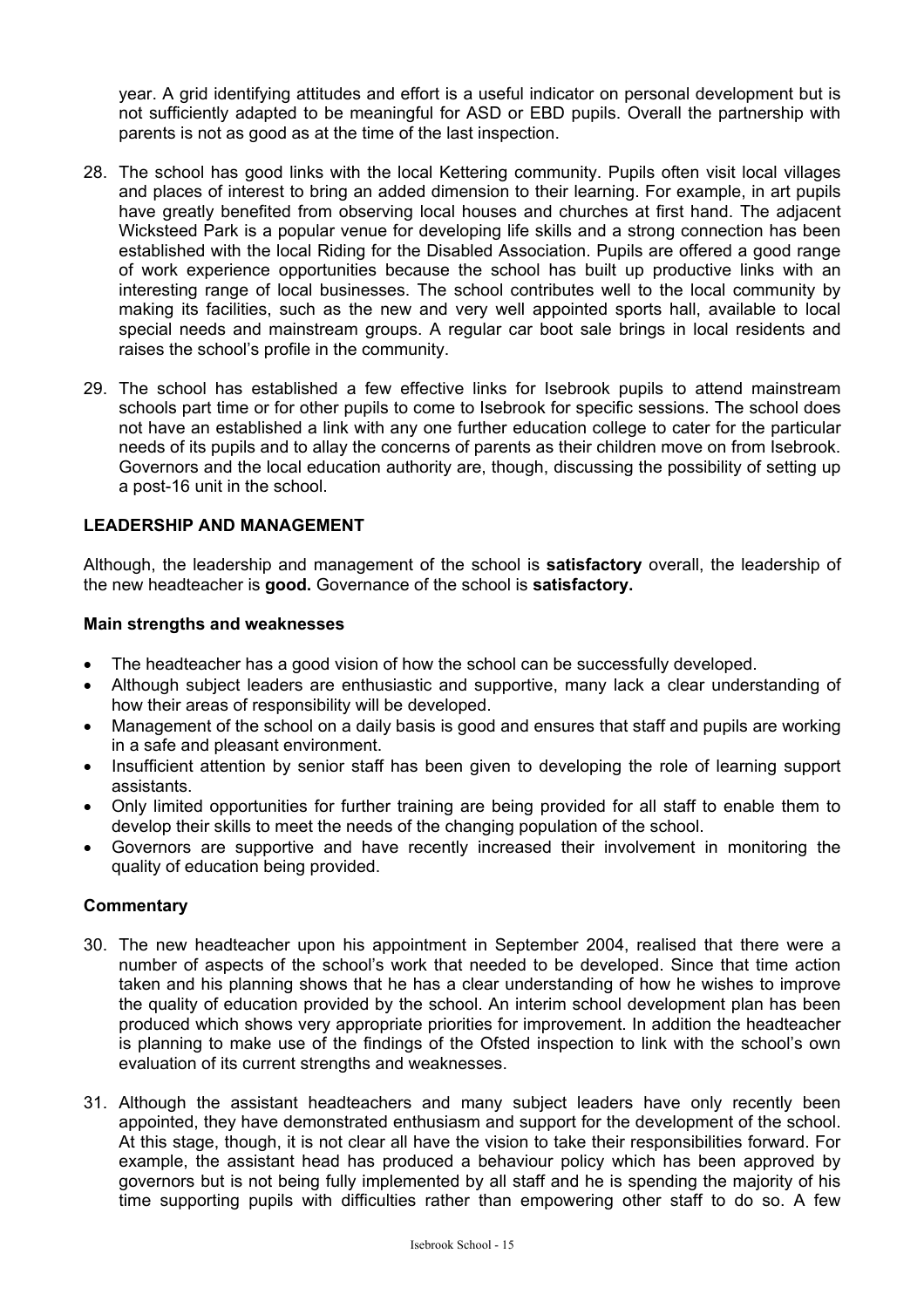subject leaders are only temporary members of staff, for example, English is the responsibility of a temporary teacher. They and other subject leaders have not been given sufficient opportunity to monitor the effectiveness of the work in their subjects, particularly when the lessons are being taken by other members of staff. There is not an effective system that enables them to have a clear overview of how well all pupils are achieving and what is the quality of teaching and learning.

- 32. The arrangements to ensure that the school has a safe and welcoming environment are good. Good supervision arrangements are made during the school day, including breaks and lunchtime. Pupils are greeted as they arrive and there are safe arrangements for their departure at the end of the school. Senior staff play a prominent role in all of these arrangements and act as good role models in leading the staff team.
- 33. There are many learning support assistants in the school, some of whom work with individual pupils whilst others work with class groups. These learning support assistants, however, do not have a direct line manager or access to regular meetings with senior staff. Their opportunities to make a contribution to the development of the school are limited and, for example, currently they do not attend staff meetings. A number who have been recently appointed lack an understanding of the school's policies and procedures because the staff induction process, including the quality of the staff handbook, is unsatisfactory.
- 34. Teachers and support staff have received training in child protection and a brief overview of the school's behaviour policy. However, other training opportunities have been very limited. The headteacher has reported to governors that because of staff absences it has been very difficult to release staff for training. Learning support staff report that they wish to increase their knowledge of the more complex needs of pupils in the school but have not had the opportunity to undertake suitable courses.
- 35. The school's finances are managed very well by a competent finance officer who has developed effective systems to control and monitor expenditure. Governors receive regular financial reports but a scrutiny of the minutes of their meetings fails to show that they have given sufficient attention to monitoring the impact of expenditure on the school's effectiveness. Larger than average underspends have been accrued in the last two years but this is understandable given the temporary status of senior staff at that time. A number of new governors have joined recently and together with the appointment of the new headteacher this has heralded a more pro-active approach from governors in their efforts to monitor the work of the school. They have now been allocated subject responsibilities and there has been an increase in the number of visits made to the school. These improvements will prove invaluable as the headteacher seeks to put in place his vision for the school's development.

# **Financial information**

| Income and expenditure $(E)$ | Balances (£) |                                |
|------------------------------|--------------|--------------------------------|
| 524498<br>Total income       |              | Balance from previous year     |
| Total expenditure            | 517245       | Balance carried forward to the |
| Expenditure per pupil        | 13980        |                                |

| Income and expenditure $(E)$ |        |  | Balances (£)                        |       |
|------------------------------|--------|--|-------------------------------------|-------|
| Total income                 | 524498 |  | Balance from previous year          | 69022 |
| Total expenditure            | 517245 |  | Balance carried forward to the next | 76276 |

# *Financial information for the year April 2003 to March 2004*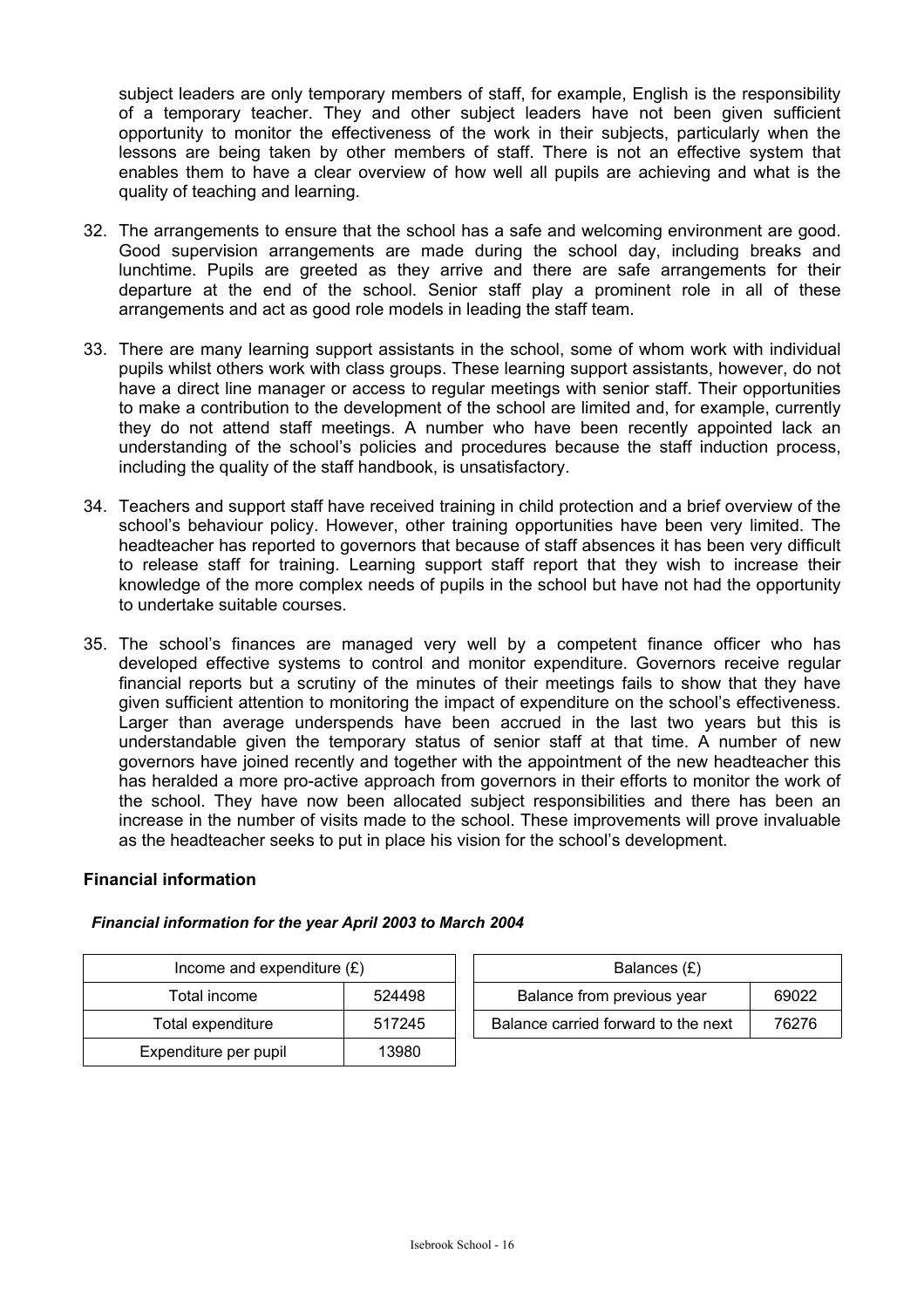# **WORK RELATED LEARNING**

*Discussions took place with the co-ordinator for work related learning and the teacher who organises the work experience programme. Team enterprise activities were reviewed. There were brief discussions with pupils and displays were considered. Planning documents for work experience and careers education and guidance were read.* 

Provision for work related learning is **good**.

#### **Main strengths and weaknesses**

- Work experience and team enterprise activities are organised very well.
- There is a well established careers education and guidance programme in Years 9 to 11, but the programme for Years 7 and 8 requires further development.
- Pupils have a brief but good experience of college in Year 10, but no college link course is provided in Year 11.

- 36. In the team enterprise programme Year 10 pupils follow a very interesting range of activities to help them learn about the world of work and how companies function. Pupils have set up various businesses, such as designing and making greetings cards, spiral bound notebooks, personalised stationery, kites, and boomerangs. In recent years pupils have gained certificates for outstanding achievement in regional Young Enterprise events. In Year 11, the work experience co-ordinator assiduously seeks out appropriate placements for the pupils, based on their individual learning needs. She is meticulous in her organisation of this area of learning and pupils talk positively about their work experience placements.
- 37. Careers education and guidance meet the statutory requirement for this subject. There are well established links with the Connexions service for pupils in Years 9 to 11. Careers education in Years 7 and 8 is taught through the personal and social education programme. Planning, though, for personal and social education is at an early stage of development in all years and as a result, plans for teaching careers education in Years 7 and 8 are similarly at an early stage.
- 38. Pupils in Year 10 enjoy a well organised experience of college. They attend for one week and follow a range of vocational courses including plumbing, carpentry, brickwork, horticulture, floristry, interior design and cooking. Pupils are able to work with pupils from other schools. This brief college experience also supports the development of pupils' personal and social skills, for example their self-confidence and independence. Pupils receive a certificate of attendance. The school, though, has not been able to arrange a more extensive 14–16 vocational education programme at this or other colleges and there is currently no vocational accreditation available for leavers. These are the weaknesses in an otherwise good preparation for pupils leaving school.
- 39. The co-ordinator for work related learning is a recent appointment and it is too early to judge the quality of leadership and management. The 14-16 work related learning programme meets the new statutory requirement.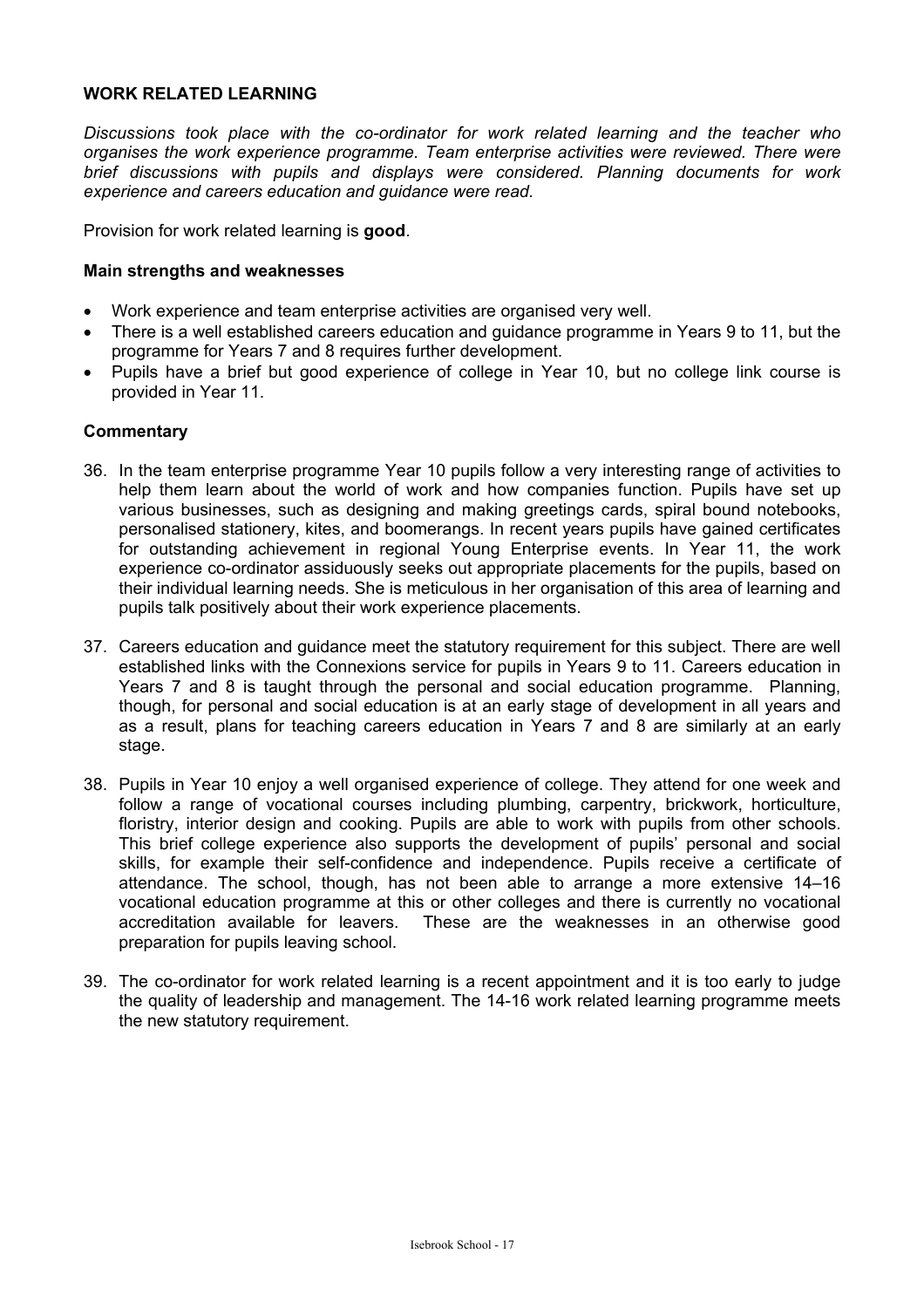# **PART C: THE QUALITY OF EDUCATION IN SUBJECTS**

# **SUBJECTS IN KEY STAGES 3 and 4**

# **ENGLISH AND MODERN FOREIGN LANGUAGE**

*Inspectors observed seven English lessons and looked at pupils' work, scrutinised planning and spoke to staff. Not enough evidence was collected to make an overall judgement about provision in French. One French lesson was observed and pupils' written work in Years 7 to 9 was reviewed. The subject is not taught in Years 10 and 11.* 

## **French**

40. In the Year 9 lesson seen, pupils with moderate learning difficulties (MLD) and ASD, made satisfactory progress learning how to give directions, such as, left, right and straight ahead, using an imaginary map of a town. Pupils concentrated well and made good efforts to speak in French to each other and the staff. Relationships were good, with plenty of praise for pupils' efforts. Too much of the teaching, however, was in English, and the range of resources was too narrow. An analysis of pupils' written work in Years 7 to 9 indicates that much of their time is spent learning new French vocabulary, and consolidating previously learned vocabulary. There is little evidence of pupils progressing to writing their own sentences in French.

#### **English**

Provision in English is **satisfactory.** 

#### **Main strengths and weaknesses**

- Speaking and listening skills are encouraged well in lessons but less emphasis is given to developing pupils' writing.
- Evidence to judge achievement and progress over time is limited by unsatisfactory assessment procedures.
- Teaching, although satisfactory, is inconsistent and high attaining pupils are insufficiently challenged.
- The role of the subject leader is underdeveloped and there are insufficient plans to enable her to bring about improvements.

- 41. Overall pupils' achievement in English is satisfactory. Achievement is often good in speaking and listening because pupils' verbal contributions are encouraged and expected in lessons. They are given frequent opportunities to practise their skills during question and answer sessions, or when required to express ideas and preferences about a story or character. Those pupils who require it receive good additional support from the speech and language therapist. Overall pupils also make satisfactory progress in reading and most pupils read a variety of texts including plays, poems and stories. They use contextual, phonic, and picture clues well to enable them to sound out unfamiliar words, and even the youngest pupils talk about characters in the story. Regular reading homework makes a consistent contribution to pupils' progress in reading. The satisfactory progress made by pupils in developing their writing skills is not extended well as they move up the school. Pupils write for a range of purposes, including poetry, newspaper headlines, articles and stories, but their progress in punctuation, grammar, and writing at length and independently is inhibited by the overuse of worksheets in the teaching of most subjects.
- 42. The quality of teaching is satisfactory overall. In a most effective Year 11 lesson, pupils with moderate learning difficulties learnt to collate information quickly and accurately, because teaching is well paced and confident. The aims of the lesson are clear and shared with pupils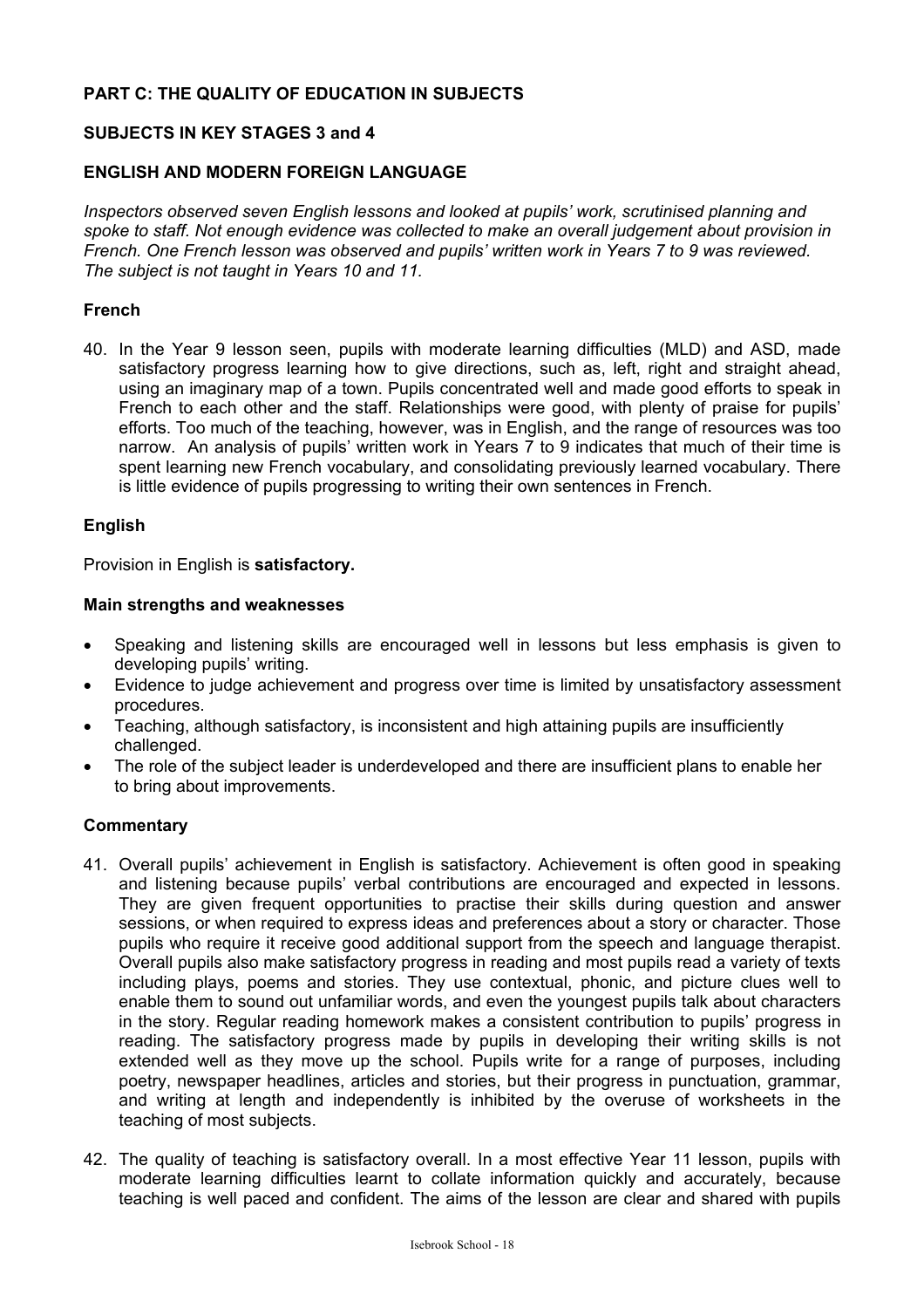so that they know what is expected of them. Group work is well organised and planned at different levels to realistically challenge the range of ability of pupils in the class. The end of the lesson was used productively to review and reflect on what pupils had learnt. In less successful lessons, for example a Year 9 class, pupils with severe learning difficulties (SLD) and emotional and behavioural difficulties (EBD) make unsatisfactory progress in applying punctuation to text because the task is not well matched to their different ability levels, expectations are far too low, and behaviour is not well managed.

- 43. Assessment procedures are not implemented with sufficient consistency across the school. This is partly as a result of staff changes, including the subject leader. Pupils have targets in their individual education plans but these targets are too general to be easily evaluated, little reference is made to them in lessons, and they are not used to influence teachers' planning. There are weaknesses too in the marking of pupils' work, which is rarely annotated or levelled, and gives little advice as to how pupils can improve. As a result of these inconsistencies in assessment, higher attaining pupils are not sufficiently challenged and not enough attention is paid to academic achievement. This was a finding of the previous inspection, which has not been fully addressed.
- 44. The leadership and management of the new and temporary subject leader are satisfactory. She is aware that there is much to do to bring coherence and purpose to the subject. She has identified a number of appropriate priorities in the subject development plan. However, insufficient time is available to enable her to fully fulfil her management role, in particular to monitor teaching, share the best practice that exists in the school, audit books and level them in terms of reading difficulty. The library is temporarily out of use and opportunities for pupils to read for pleasure or research are limited. Resources are satisfactory overall but there has been an improvement in the use of ICT as a tool for enhancing teaching and learning. Drama and role-play, though, are currently underused.

# **Language and literacy across the curriculum**

45. Although not specifically planned for, language and literacy skills are developed in a satisfactory manner in subjects other than English. There are good opportunities for pupils to speak and listen. In personal and social education, in particular, pupils are encouraged to express their thoughts and feelings and listen carefully to each other's concerns. In science, mathematics, religious education and art, pupils learn and use key words. In most subjects reading is encouraged by providing satisfactory opportunities for pupils to find information from books, the Internet, newspapers and magazines.

# **MATHEMATICS**

*Five lessons were seen across age groups, together with a detailed scrutiny of work, discussions with staff and pupils.* 

Provision for mathematics is **satisfactory**.

## **Main strengths and weaknesses**

- Teachers make effective use of the National Numeracy Strategy, which includes energetic and well-paced starter activities to most lessons.
- Although pupils complete a lot of work, too much of this involves completing worksheets.
- Weaknesses in teachers' planning lead to work at times being either too difficult or too easy for a few pupils.
- Lack of consistency in assessment hinders the ability of teachers to plan effectively for individual pupils' improvement and measure their progress over time.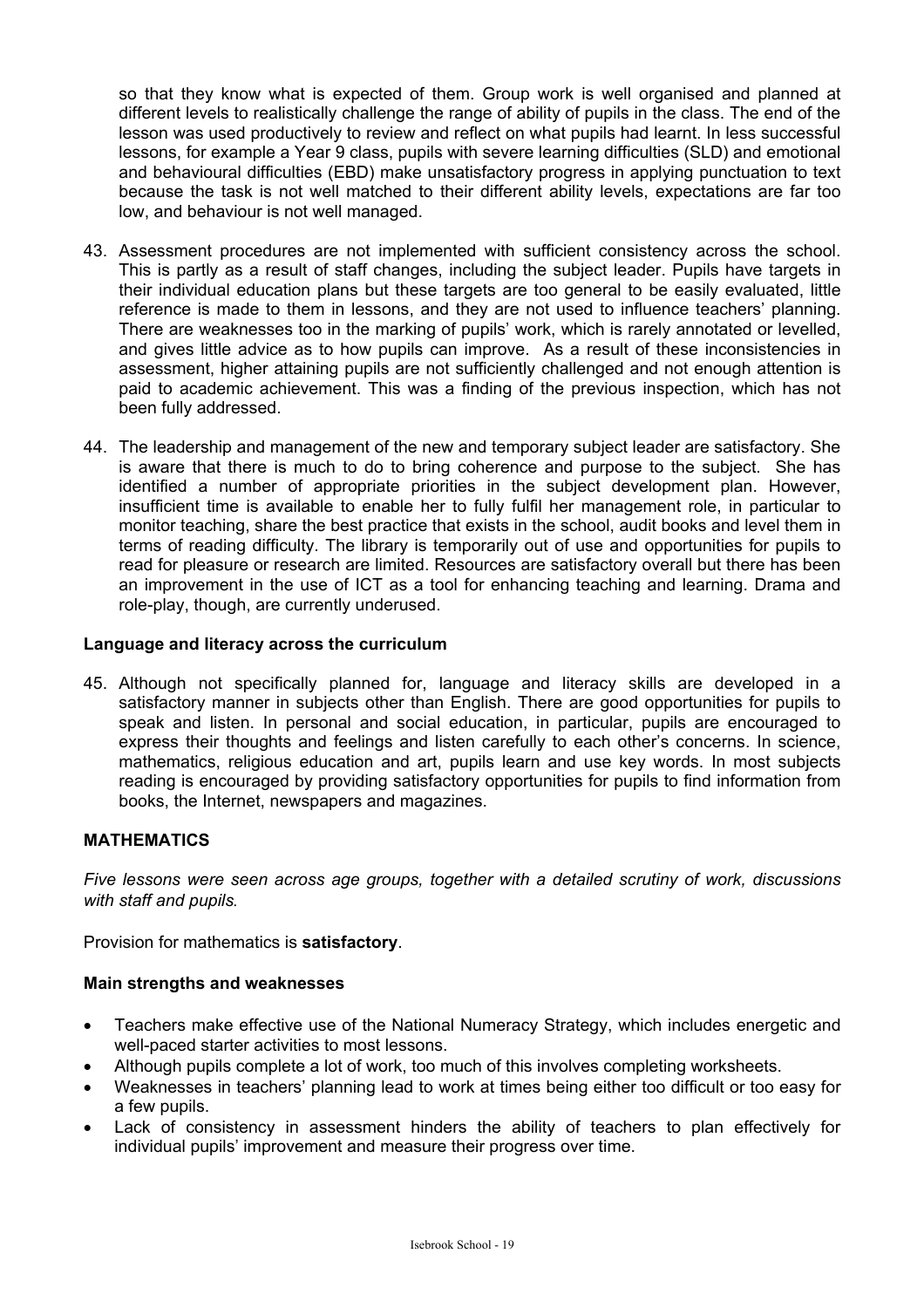# **Commentary**

- 46. The achievement of pupils in mathematics is satisfactory. Most pupils work hard in lessons and complete a lot of work in a good range of aspects of mathematics. Currently Years 7 and 8 pupils are developing their skills in handling data; most understand the concept of collecting information and are practising their number skills. Year 9 pupils have just started a new project on shape and space and are gaining an understanding of co-ordinates. ASD pupils in this age group understand the difference between light and heavy and can estimate differences in the weight of a range of everyday objects. Years 10 and 11 pupils are working on basic skills and have completed tasks on addition, fractions, length and time. Though pupils take Entry level examinations in Year 11, the lack of access to GCSE fails to acknowledge the progress and achievement of more able pupils.
- 47. Teaching and learning is satisfactory overall. The National Numeracy Strategy is used well and pupils are familiar with the three part structure of lessons. Starter activities are a strong feature and effectively help pupils settle to work. In the most effective lessons, pupils know the work they are expected to do and work well. Good questioning not only reinforces literacy skills but also shows that pupils understood the concept of time in a Year 9 lesson on months of the year and this also reinforced their literacy skills. Other work supports the development of their literacy skills as well as developing mathematical understanding; for example, in a Years 7 and 8 group, work on data handling was being linked into pupils discussing personal preferences, starting by reading aloud a poem, 'Would you rather….?' by John Burningham.
- 48. Evidence indicates that pupils, irrespective of their special needs and different abilities, are often provided with the same tasks. This weakness is also reflected in teachers' planning which does not identify how individual pupils' needs will be met. In the least effective lessons teaching strategies used fail to generate pupils' interest in the subject. There is an over emphasis on activities such as cutting and shaping. This is particularly noticeable where pupils with physical difficulties, such as cerebral palsy, are concerned. Many pupils with speech and language difficulties are not provided with other forms of communication to access learning and worksheets are not adapted to meet their needs. There is generous provision of learning support assistants but their lack of involvement in lesson planning limits the effectiveness of their support.
- 49. The curriculum meets statutory requirements. There are good extra-curricular opportunities in mathematics, including projects with pupils from mainstream schools at a local activities centre. Homework is used to consolidate and extend learning but practice here is inconsistent. Leadership and management of the subject are satisfactory and although the subject leader has a clear vision for future development of the mathematics curriculum, there is insufficient management time available. This limits her knowledge of whole school provision in mathematics and prevents adequate monitoring of standards and quality assurance.

# **Mathematics across the curriculum**

There is no planned approach for pupils to extend their mathematical skills whilst learning other subjects. There are, though, good opportunities for pupils to practise mathematical skills such as measuring, estimating and calculating in science, art and design and design and technology.

#### **SCIENCE**

*Six lessons were observed. Pupils' assessment records, reports and written work were analysed. Subject plans, risk assessments and other subject documents were read. There was a discussions with the science co-ordinator.* 

Provision for science is **good**.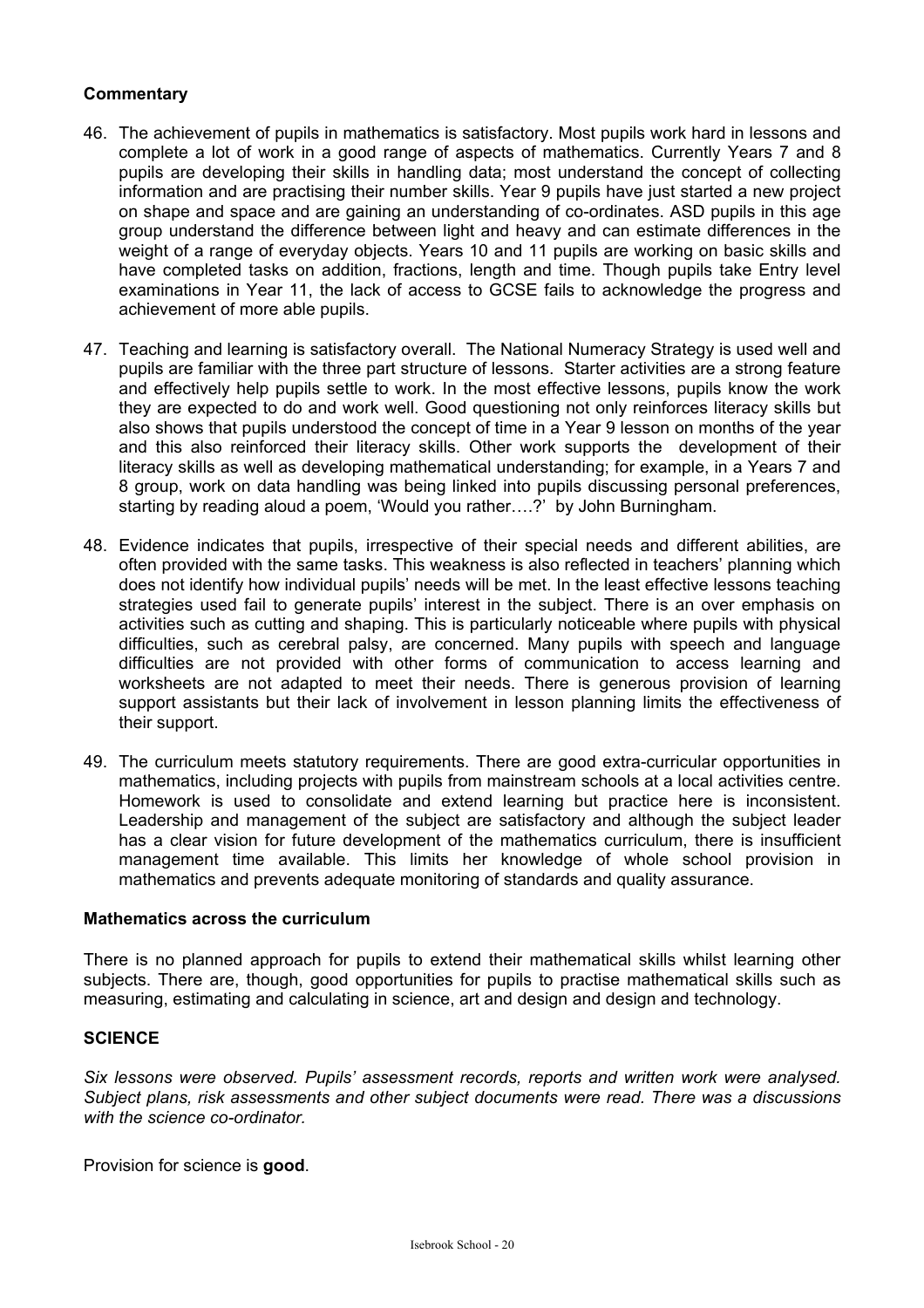## **Main strengths and weaknesses**

- Pupils achieve well in all aspects of science, but there is no opportunity for the most able pupils to take GCSEs.
- The quality of specialist teaching is very good in the laboratory, enabling pupils to develop a wide range of practical and enquiry skills.
- Pupils enjoy science lessons and behave safely with the equipment.
- The subject is led very effectively by an inspirational and creative subject leader.
- Although there are some good procedures for assessing learning, there is no system to effectively monitor pupils' progress over time.
- Resources are used very effectively, but learning support assistants have not had the training needed to be fully effective in science lessons.

- 50. Pupils are interested in the subject and this contributes to their achievements being good overall. Improvement since the last inspection is good. High standards have been maintained and the quality of teaching and assessment has improved. Pupils develop a good scientific vocabulary, and a wide range of enquiry skills, because they are taught by specialists, and use plenty of good quality resources for practical work. For example, Year 7 pupils make very good progress learning how to separate mixtures, using chocolate chip cookies to simulate the extraction of gold in a gold mine. Older MLD pupils use microscopes effectively during investigations, such as when looking at the action of yeast in bread dough. They learned a simple word equation for the reaction they observed. By Year 11, pupils achieve Entry level certificates in the Science Plus examination but it is unsatisfactory that there is not enough time on the timetable for the most able pupils to take GCSE science.
- 51. Pupils mostly have access to a laboratory, and benefit from a well planned curriculum that meets National Curriculum requirements. Teaching is good overall and specialist teaching in the laboratory is consistently very good. In these lessons the teacher shows an excellent enthusiasm for the subject, an ability to motivate pupils and very creative use of resources. In the laboratory MLD, EBD and ASD pupils achieve equally well, although occasionally the fast and dynamic pace of lessons does not fully embrace the learning needs of the least able pupils. As a consequence of their special need a small number of ASD pupils have lessons in the classroom. This result in their science programme being significantly narrower than that of other pupils. In the lesson observed in the classroom, most of the ASD pupils were able to use the equipment and chemicals safely to test foods for starch.
- 52. Pupils frequently use mathematics to support their science learning; they have regular access to an interactive whiteboard and good opportunities to develop their listening and speaking skills. Pupils have a very positive attitude to science. They work hard, treat equipment with respect, and organise themselves well for paired and group activities. Learning support assistants are willing and care well for the pupils. However, they do not have sufficient scientific knowledge and skill to be fully effective in science lessons, particularly with the most able pupils in Year 11.
- 53. The subject leader has been the driving force in making science one of the school's most successful subjects, and consequently leadership of the subject is very good. Particularly effective are the science days, and the planning of activities with other subjects and other schools to enrich science learning. Many innovative ideas and creative use of resources make the science curriculum an enjoyable experience for pupils. For example, during the inspection, pupils enjoyed participating in lunchtime activities for national science week. Day to day management of the subject is good, but there is a lot of practical work and no science technician to support. There are a number of good quality assessment procedures but no time to develop an assessment scheme that effectively tracks pupils' progress from year to year. Similarly there is no time to monitor other science teaching or the programme for autistic pupils.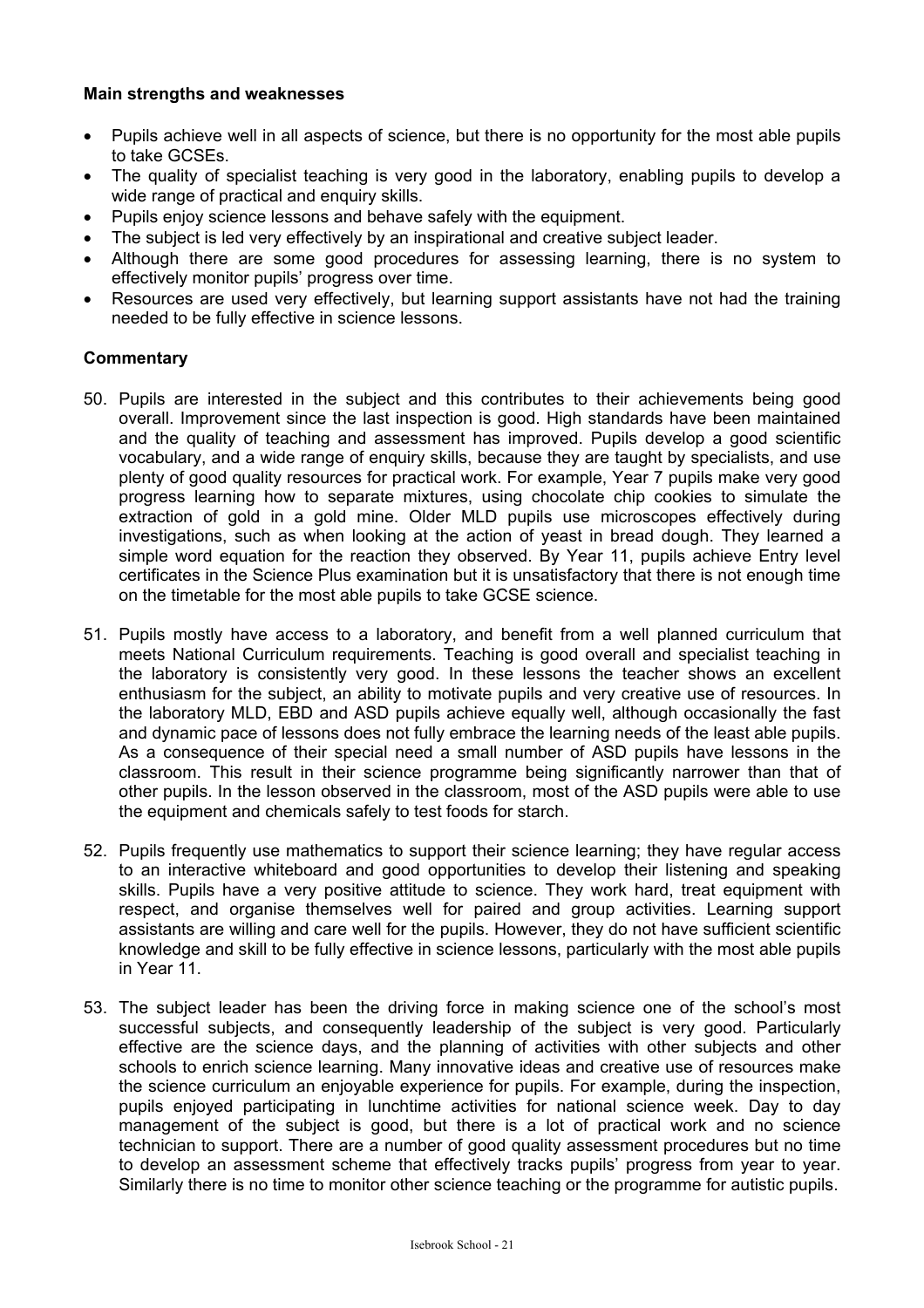# **INFORMATION AND COMMUNICATION TECHNOLOGY (ICT)**

*Inspectors observed three ICT lessons and pupils involved in a lunch time club. In addition pupils' work was looked at, teachers' planning scrutinised and discussions held with staff and a supporting ICT consultant.*

Provision in information and communication technology (ICT) is **good**.

## **Main strengths and weaknesses**

- Very good recent developments have established an effective teaching programme for ICT throughout the school.
- Very good use is made of the local authority's specialist staff to support school staff.
- Records of pupils' achievements have been updated but do not show the progress made by pupils with more complex needs.
- The learning support assistant attached to the department provides good subject expertise.
- Resources including computers and digital cameras are good and there are good plans to extend the software available.
- Although ICT is being used in the teaching of other subjects, there is not a clear overview of how effective this is in developing pupils' skills.

- 54. ICT has had a high profile in the school for a number of years, but following the departure of the specialist teacher a year ago, records indicate that standards had not been maintained. However, since the start of the current term, with the support of the headteacher who has taken over as the subject co-ordinator, the provision has improved. His leadership and management of the subject are good. In addition the school has made good use of the expertise of an ICT consultant. She is working with the school for two days each week this term and this is proving very effective in supporting staff, including the temporary teacher who is currently teaching the subject. An effective programme of work for each year group has been re-established, which is ensuring that a wide range of aspects of ICT will be covered by pupils during their time in the school. This term the emphasis has been on 'control' and the planned programme shows how pupils' skills are being extended in each year group.
- 55. Pupils' achievements are good and this is reflected in the fact that ICT achieved the best examination results last year. Pupils' skills are progressing well as they move through the school. For example, in Year 7, pupils know what 'control' is and can follow simple instructions to move robotic mechanisms (a 'Romer'). Year 9 pupils are establishing circuits through the use of a software programmes and as a result can move images of electrical items to form a circuit on their screen. Year 11 pupils can control a computer game that involves making a simulated 'roller coaster' work on the screen. Records of pupils' achievements have not been maintained over the previous year, however, recent records show a good rate of progress for most pupils. They are not, though, in sufficient detail to show the progress that pupils with more complex needs are making. There are plans to remedy this weakness in the future.
- 56. The quality of teaching is good. The specialist learning support assistant's very good subject knowledge is being well used to support teaching. Teachers make effective use of the current national teaching strategy for pupils in Years 7 to 9. Lessons are interesting and feature very good starter activities, which often include the support assistant making good use of an interactive whiteboard to explain the work that will be undertaken in the lesson. Pupils are encouraged to be actively involved. For example, in a Year 7 class a pupil was asked to put on a cycling helmet and headphones to imitate a robot to help the teacher explain to pupils the task they were undertaking in giving instructions to move an image on the screen. Good opportunities for pupils to practise and develop their skills followed and at the end of lessons pupils recapped on what they had achieved. Because there are many adults who support in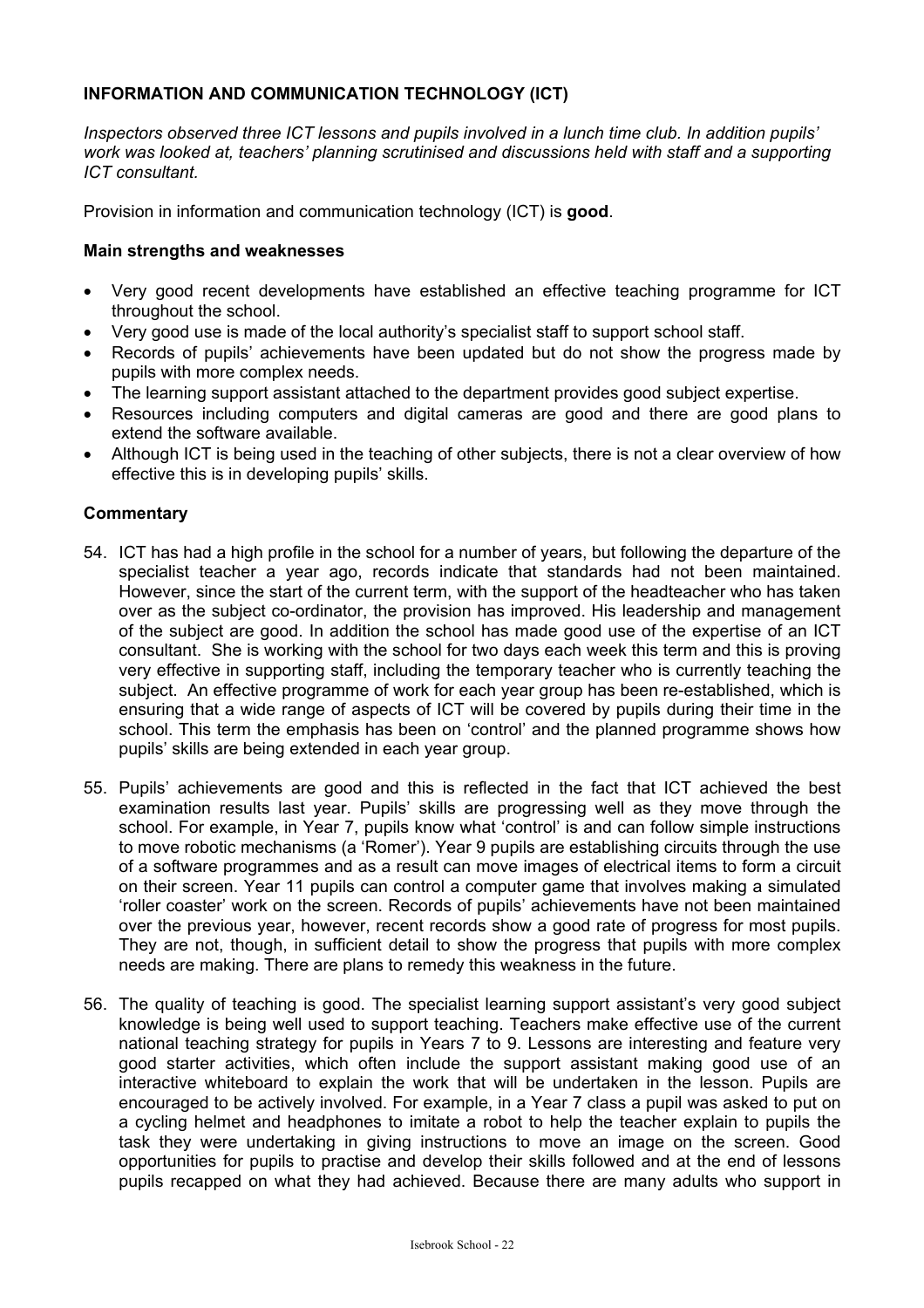ICT lessons there are times when too much help is given to individual pupils and this means that pupils have limited opportunities to work independently.

57. Resources for teaching the subject are good. The ICT room is well developed, however, it is small and it does mean that pupils are working very close together and often distract each other. There is a second ICT suite but there are appropriate plans to close this and increase the number of computers available in each classroom. A good number of digital cameras are available in the school and an examination of pupils' files shows that these are used well to record pupils' achievements in a variety of subjects. There are suitable software programmes for most subjects and good plans to increase these further.

#### **Information and communication technology across the curriculum**

58. The use of ICT in the teaching of other subjects is being developed. All classrooms have interactive whiteboards and in subjects such as science and mathematics regular use is made of these. The school's next stage of development is to consider the use of ICT in each subject and how this is being used to increase pupils' skills and knowledge and ensure that pupils are able to practise a wide range of different technological applications.

#### **HUMANITIES**

*As no lessons were seen of history and only one of geography, there is insufficient evidence to make judgements for the overall provision in these subjects. Inspectors met the history co-ordinator and looked through the history subject file. Inspectors observed four religious education lessons, looked at pupils' work, scrutinised planning and talked with staff.* 

## **History and Geography**

- 59. In the Year 11 geography lesson observed good use was made of ICT to research details on Mexico. The lesson, though, had no specific aims for what pupils were to learn and was too teacher directed. The curriculum meets national requirements and displays of work in classrooms and corridors show that recently pupils have studied the nature, causes and effects of earthquakes, and compared our lifestyles with people living in Italy.
- 60. In history, pupils follow a programme of work in line with the National Curriculum. Recently they have studied units on slavery, the Civil War and canals. Occasional visits to places of historical interest are used well to reinforce pupils' learning. ICT is used effectively to research topics and the subject offers higher attaining pupils opportunities for producing pieces of extended writing. Although all pupils take history as part of the 14–16 curriculum there are no opportunities to take an examination in the subject.

#### **Religious Education**

Provision for religious education is **satisfactory.** 

#### **Main strengths and weaknesses**

- Pupils have good opportunities to reflect on their own views and beliefs and those of others.
- Although satisfactory, teaching does not always take account of pupils' different ability levels.
- The subject makes a positive contribution to pupils' personal development.

## **Commentary**

61. Pupils' achievements are satisfactory and the subject ensures that their spiritual awareness is developed in a satisfactory manner. Examples of their achievements show that they develop a good understanding of the beliefs of different religions as they move through the school. For example, most Year 7 pupils know about many aspects of the Jewish faith and have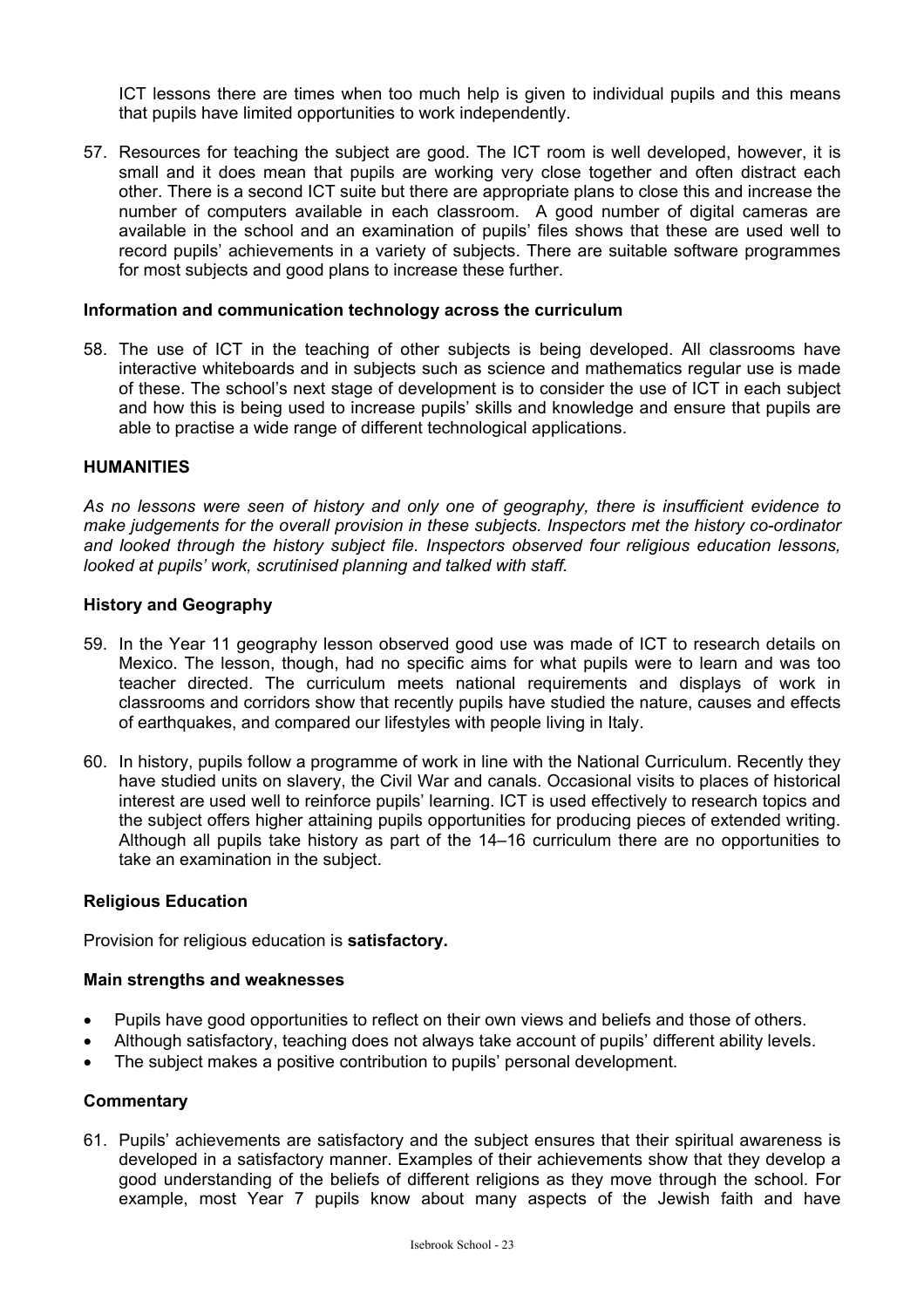experienced a special Jewish meal of bread, salt, fruit and wine. They understand the meaning and purpose behind special terms such as the 'Shabbat' and 'Torah'. More able Year 8 pupils know the key beliefs of Hinduism including reincarnation. Year 9 pupils understand the story and significance of Easter for Christians, while Year 10 pupils have recently investigated how Sikh babies are given their names.

- 62. The quality of teaching is satisfactory overall. Teachers have adequate knowledge to teach the agreed syllabus, make the subject matter interesting and relevant and offer good opportunities for discussion. They use a range of strategies and artefacts to motivate pupils but there are times when tasks set are not well matched to meet pupils' individual needs. Good use is made of the interactive whiteboards in teaching and digital cameras to record special occasions.
- 63. Pupils have positive attitudes to the subject and this links well with the emphasis within the school on people caring for, and valuing each other. The quality of relationships, themes in assembly, and displays in classrooms, corridors and hall, are all concerned with celebrating pupils' work and contribute to the pupils developing an understanding of religious values. As a result the subject makes a good and consistent contribution to pupils' moral, social and cultural development.
- 64. The management and leadership of the subject are satisfactory. A specialist teacher maintains an overview of the subject and the programme of work that pupils follow has been modified to meet the needs of a changing school population. The subject leader provides good support, encouragement and ideas for non-specialists teachers. Time allocation for religious education is adequate. Overall improvement since the last inspection is satisfactory.

# **CREATIVE, AESTHETIC, PRACTICAL AND PHYSICAL SUBJECTS**

*As only one music lesson was seen, there is insufficient evidence to make an overall judgement on the provision for music. Inspectors met with the subject leader and looked through the music file. No overall judgement on the provision for design and technology can be made. Two lessons were observed; one in Year 9 on mechanisms and levers and a food technology lesson for Year 11*. *Two double art lessons were seen together with discussions with pupils and staff and a scrutiny of work both in the art room and around the school. Four physical education lessons were seen and discussions held with the subject co-ordinator.* 

#### **Music**

- 65. Music makes an important contribution to school life. Not only does it feature in assemblies but it is also part of 'special events' that occur throughout the year. These include taking part in the World's Biggest Sing Song, and visits to the school from a travelling company who performed 'Peter and the Wolf'. Pupils' musical experience has also been enriched by visits from an Indian dancing company, and 'The Drum Man Phil'. A party of pupils from the school have visited the Royal Academy of Music and taken part in a school musical production of 'A Christmas Carol'. Good use is made of the digital camera to record special events and pupils' musical experience. Resources for the subject are good. The teacher is a specialist who brings high expectations and rigour to the subject, which makes a particularly good contribution to pupils' spiritual and cultural development.
- 66. In the good lesson seen the lesson began with the rousing school song, which involved pupils singing enthusiastically, clapping in time and with spontaneous enjoyment. They also listened quietly and carefully to a short piece of dramatic music and recognised it as being 'spooky' and 'ghostly'. Group work was clearly explained and well organised. Pupils worked in pairs and made up musical sequences from a selection of four notes. They did this with the minimum of fuss and practise on keyboards, chime bars and glockenspiels, before performing their short melodies to the rest of the class.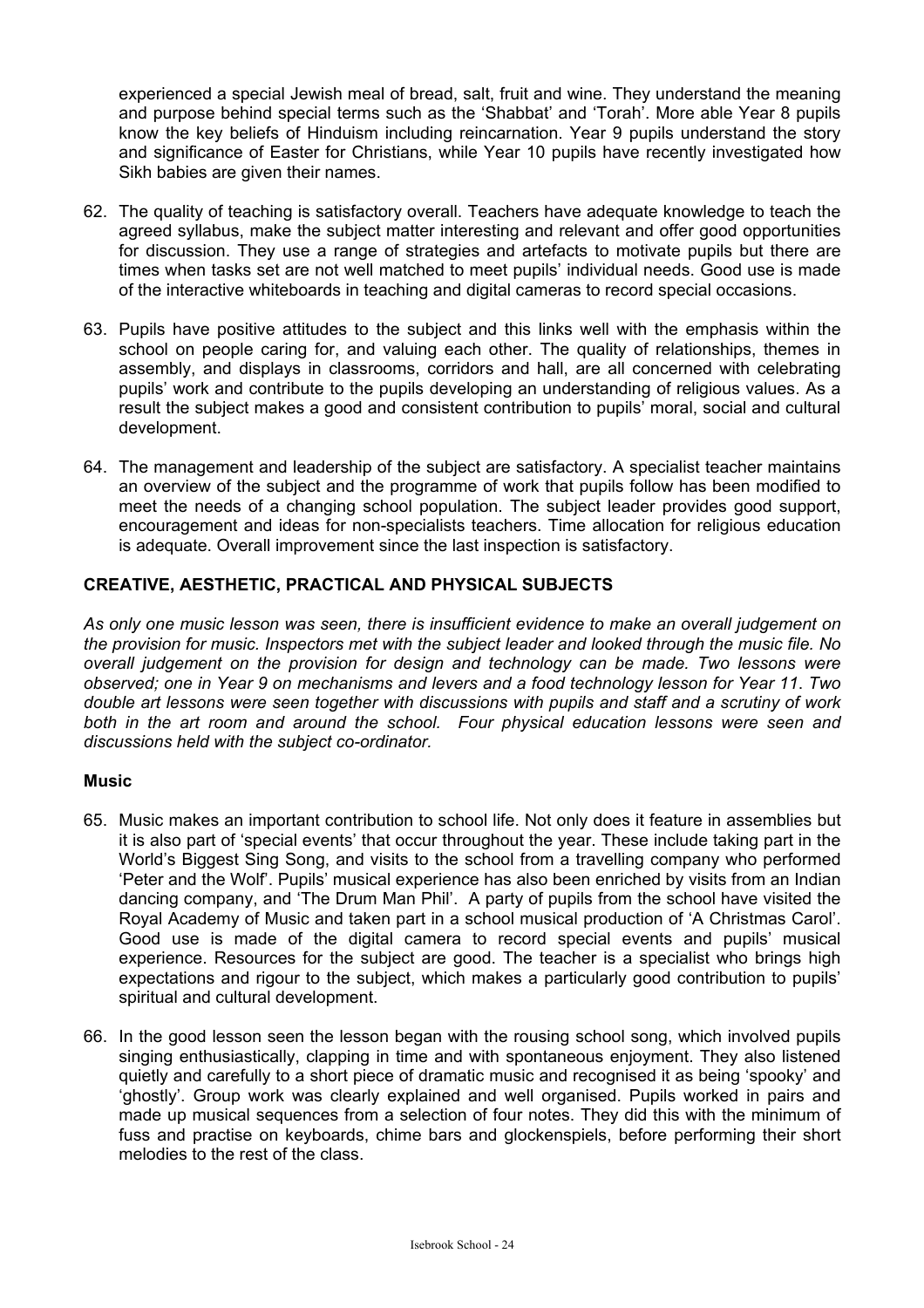# **Design and Technology**

- 67. Pupils experience an appropriate range of activities and have the opportunity to work with different materials. Photographic evidence shows that pupils of all ages enjoy a good variety of food technology activities. In the food technology lesson seen, an unqualified teacher, leading the session, worked well with her learning support assistant. The lesson benefited from the use of different activities and these all consolidated pupils' understanding of how the lesson content relates to the 'real' world. Pupils worked well as a team and in discussion show they understand key facts in relation to food hygiene and bacteria.
- 68. There is a well resourced design technology workshop. However, not all health and safety requirements are met. For example, there are no floor markings around the machinery and pupils have too easy access to dangerous tools.

# **Art and Design**

Provision for art and design is **good**.

## **Main strengths and weaknesses**

- Pupils have good opportunities to achieve in a wide range of different forms of art.
- Pupils have limited chances to pass examinations to recognise their achievements.
- Pupils benefit from the specialist knowledge of the teacher but at times their final efforts rely too much on his support.
- Good links have been established with a mainstream school's art department.

- 69. Pupils' achievement is good. As they move through the school it is clear they are developing good skills in using a wide range of media. For example, Year 8 pupils when working in clay are able to roll, cut and join surfaces to produce detailed high quality finished pieces of work. Year 10 pupils can use images of themselves as starting points to develop ideas for modelling heads using pastel, paint, clay, plaster, wire and card. In lessons pupils take turns with equipment, handling it and materials with care and responsibility. Pupils' work from all age groups shows breadth of coverage and the respect they show for the many displays around the school is an indicator of their attitudes and values for art. There is, though, insufficient accreditation available to Year 11 pupils. Currently only two of the more able pupils are taking GCSE through a link with a neighbouring specialist arts school. This is a good opportunity but needs to be extended to allow the achievements of others to be recognised.
- 70. Teaching and learning are good. Lessons are well planned and good account is taken of the different needs of pupils. The teacher uses his subject expertise well, particularly in the demonstrations made of different techniques. Pupils have clear targets for their achievements and in discussion they know and understand what they are doing and what they need to learn in order to improve. Lessons are very effective at generating pupils' interest in the subject. This results in them working hard and listening carefully to the teacher. The teacher's focus on the final quality of pupils' pieces of work does at times, however, mean that pupils have limited opportunities to work independently and make mistakes from which they can learn. Pupils have the chance to work from direct observation, both in the classroom and in the local area as seen in an architecture project working from churches in a neighbouring village.
- 71. The curriculum is well planned and gives pupils a wide range of different experiences. There is good evidence of pupils working with local artists, for example, in a hot air balloon project and this influence is seen in work displayed in the art room in a variety of media including paint and clay. Also, there is clear evidence that pupils explore the art of other cultures, for example, through 'India Week'. A combined science and art week enabled pupils to work together to understand links between art, technology and science. There is a separate 'Handskills'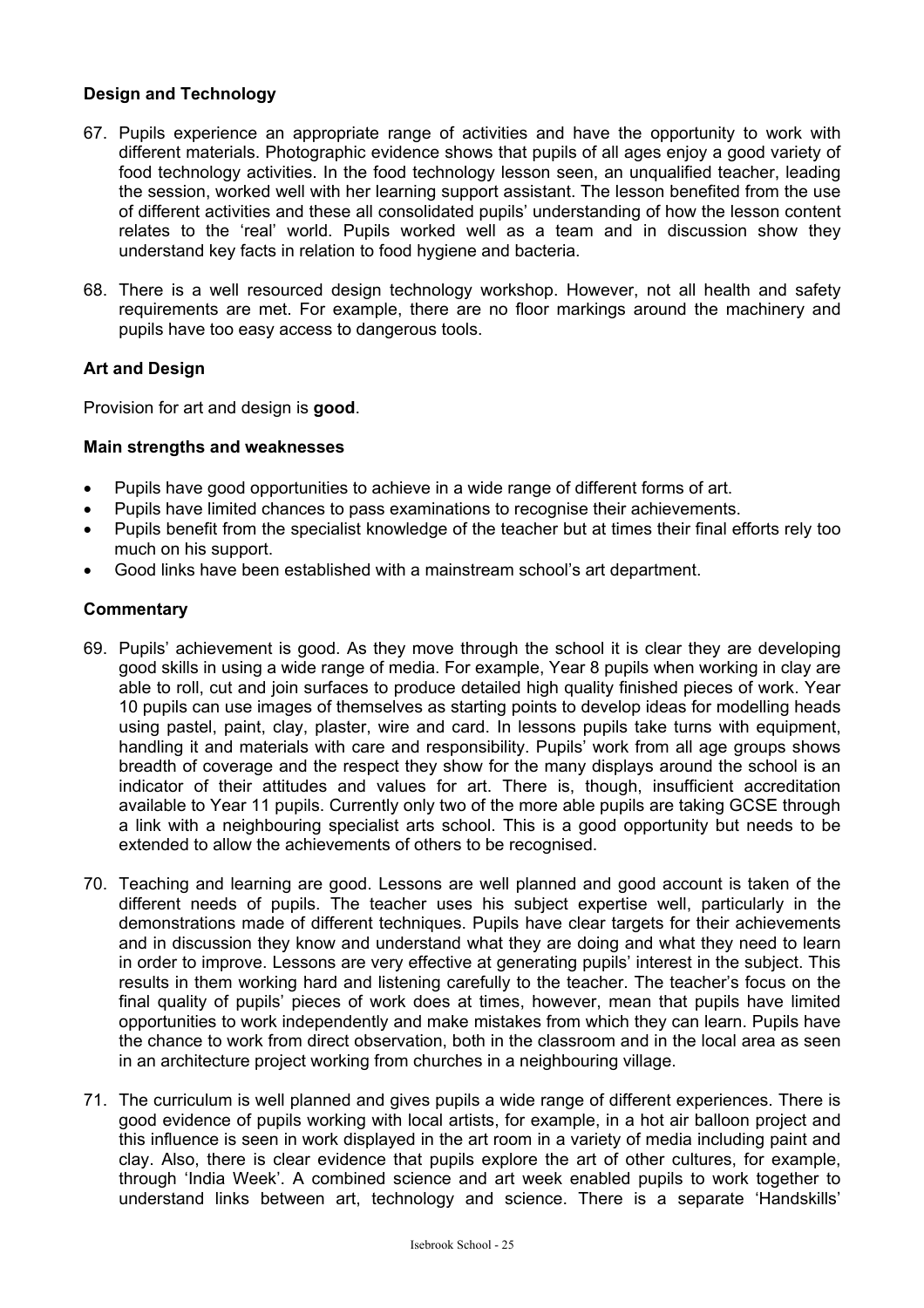curriculum which links art and craft work with occupational therapy. However, the subject leader for art and design does not have management responsibility for this area and this limits opportunities for joint working, including co-ordinated assessment and the development of resources.

72. The subject leader is part-time, working three days per week and teaching all the art and design within the school. His leadership and management of the subject are good. The department has satisfactory resources, which include a well-used kiln. However, resources for recording and creating through ICT are limited. Computers are too few in number and outdated. However, scrutiny of work showed some evidence that the subject leader works hard to overcome this and pupils have opportunities to use ICT as a medium for developing their ideas. There is an adequate class library to enable pupils to explore the work of other artists and designers.

# **Physical Education**

Provision in physical education is **satisfactory** overall.

## **Main strengths and weaknesses**

- Pupils have the opportunity to take part in a good range of sports and physical activities.
- The gymnasium is a very good facility, but outside areas are limited.
- Lessons in physical education give pupils the chance to play games but do not always ensure that all pupils are actively involved.
- There is a limited emphasis on pupils warming up and cooling down as part of the established routines for each lesson.
- Year 7 pupils are physically active in lessons and have good opportunities to work together.

- 73. Pupils' achievements are satisfactory overall. The best progress is made by pupils in Year 7, where pupils are physically challenged by the activities. In a lesson seen, pupils were set the challenge of working in teams to move objects from one end of the gym to the other by moving and jumping onto mats. Pupils showed a willingness to support each other to achieve the desired outcome and all worked very hard physically. As a result of the activity, pupils who were reluctant at the start of the lesson to jump were successfully doing so by the end. Older pupils achieve satisfactory standards but are not always stretched in lessons to achieve as well as they might. In swimming pupils make good progress. In a lesson seen lower ability Years 7 and 8 pupils increased their confidence in the water through the activities they were asked to undertake. Higher ability pupils showed good front crawl techniques, which they were developing further through swimming using either their arms or legs only.
- 74. Overall the quality of teaching and learning is satisfactory. Good teaching in Year 7 features good warm ups at the start of lessons as well as a good chance for pupils to recap their achievements at the end. These lessons ensure that pupils are physically challenged by the activities. This level of physical exercise was not seen in the lessons for older pupils. There is no established routine for lessons to start with pupils stretching and warming up ready for the main physical activity. Older pupils, though, have good opportunities to engage in small sided games and the coaching from the teacher is good. There are, however, limited opportunities for them to practise their skills and too often pupils are left sitting on a bench waiting their turn. Routines to cool pupils down after being engaged in physical activity have not been established. In addition insufficient attention is being given to ensure that all pupils are fully engaged in lessons. For example, in a physical education lesson seen for Year 9, two pupils in wheelchairs were not integrated into the lesson; they spent much of their time watching others play and only had a brief time themselves joining in the activity.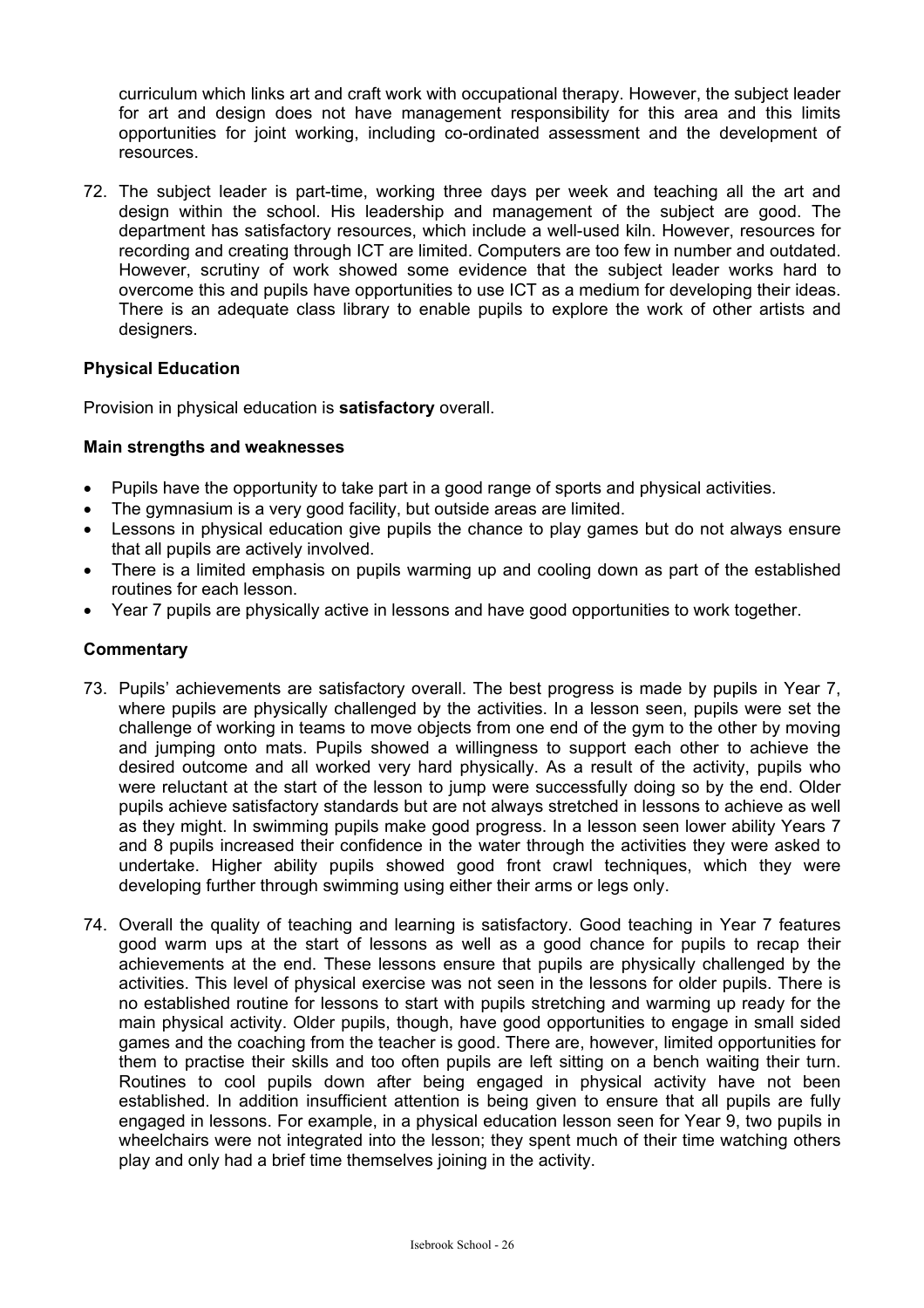- 75. Ineffective use is made of the other adults who are available to support the lessons. For example, in a Year 10 lesson giving pupils an introduction to squash the learning support assistant remained sitting on a bench throughout the entire lesson. This was similar to the situation in a Years 7 and 8 swimming lesson, where four learning support assistants merely watched from the sidelines and were there only to deal with emergencies.
- 76. The physical education programme has been well thought out and designed to give pupils the opportunities to experience a wide range of sports. These include ball games such as cricket and football, as well as carpet bowls and outdoor education activities such as walking and canoeing. The planned programme ensures that all pupils as they move through the school are able to experience a wide range of activities. The school has a very high quality gymnasium. This means that pupils have good indoor opportunities to participate in many games and gymnastics and appropriate plans have been made to extend this to dance. Outside facilities, however, are limited and poor drainage means that the school football field is often unusable.
- 77. The quality of leadership and management is satisfactory. A strength of the department is the range of activities on offer to the pupils. However, a limited record is maintained of pupils' achievements and there is no evidence of these being used in planning lessons to ensure that pupils of all abilities and types of special need are able to engage and make progress. The exception to this is swimming where pupils work towards achieving certificates for the distances they are able to swim.

# **Personal, social and health education and citizenship**

*Six lessons or part lessons were observed. Pupils' written work was analysed. There was discussion with the newly appointed subject leader, and with other members of staff. Lunch time activities, school clubs, and other enrichment activities were noted. Opportunities for personal and social development during registration, assembly, and review and reflection time at the end of each day were evaluated.* 

Provision for personal, social and health education and citizenship is **good**.

# **Main strengths and weaknesses**

- Pupils are confident and independent by the time they leave school.
- Circle time makes a good contribution to pupils' personal and social development, particularly for ASD pupils.
- There are many opportunities, outside formally taught lessons, for pupils to develop their personal and social skills.
- The newly appointed subject leader has not been allocated enough time to monitor the quality of teaching or plan the development of the existing provision.

- 78. Pupils achieve well in all aspects of the subject. This is because the school places real importance on this subject and, although teaching in the subject is not always effective, pupils' skills and knowledge are developed well by whole school activities. The youngest pupils know about personal health and safety. Older pupils participate in a well organised Life Skills programme and achieve well in Entry level examinations. As a result of the work covered throughout the school pupils make good progress in their understanding of aspects such as self-awareness, personal and family responsibilities, friends and peer pressure, finding a home, citizenship, local government and the law.
- 79. The quality of teaching is satisfactory overall and particularly effective in circle time lessons. The principles of circle time are well planned enabling pupils to improve their communication, personal and social skills. For example, in a lesson for ASD pupils in Years 7 to 10, they learned how to stay in their seats for a whole lesson, listen to each other's likes and dislikes,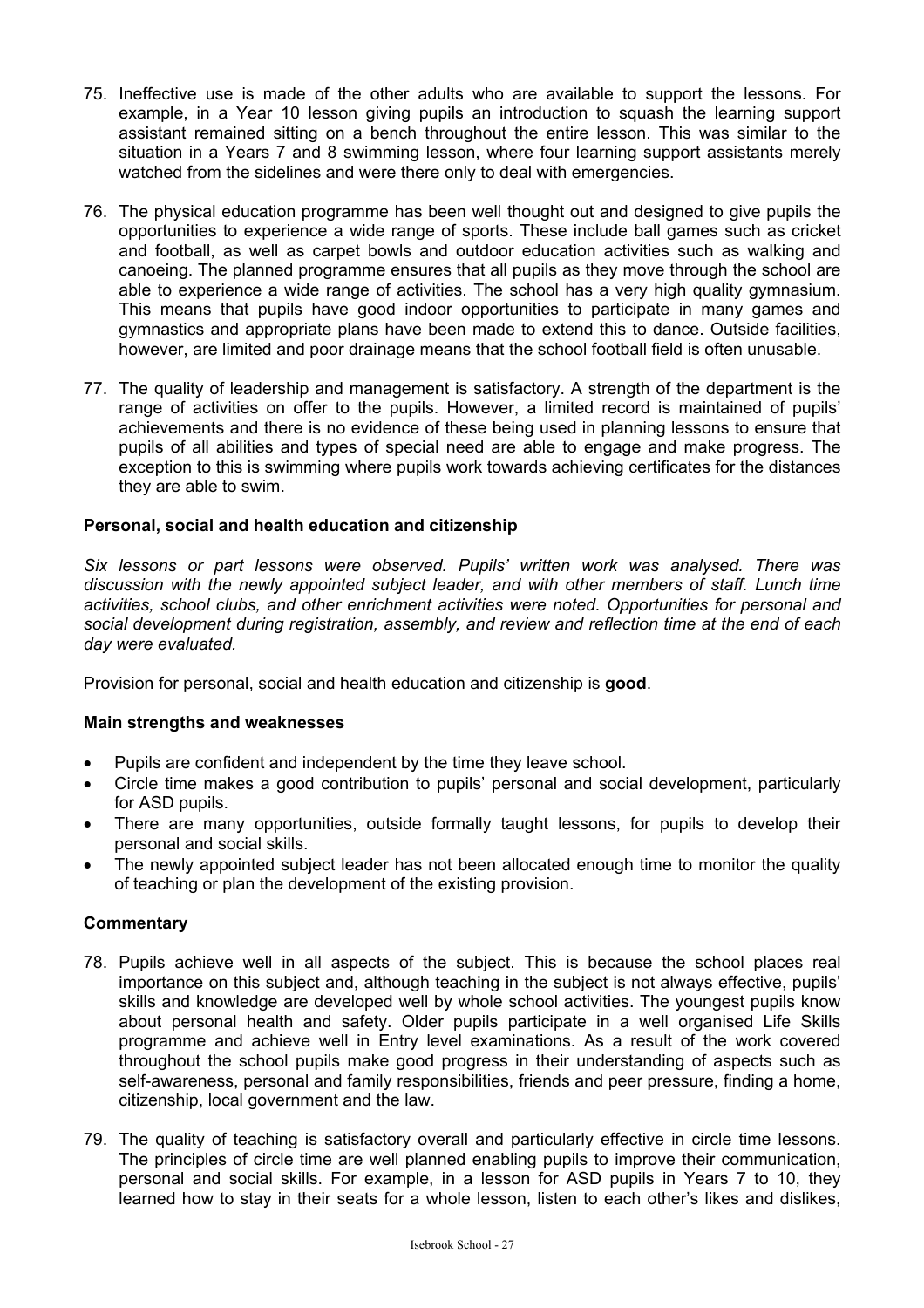and make eye contact with each other. Learning was successful because the quality of teaching was good and the support assistants had a good understanding of the learning and other support needs of autistic pupils. In a very good and moving lesson with Year 9 boys with MLD, EBD and ASD, skilful teaching enabled the boys to explore their feelings and discuss events that made them sad.

- 80. The school's good enrichment programme is also valuable in promoting pupils' personal and social skills. Residential holidays, after school clubs, visits into the community, entertaining visitors to school, working alongside pupils in mainstream schools and at college, and working in an adult environment on work experience placements are just some of the opportunities for pupils to improve their social awareness, confidence and independence. In many lessons pupils are encouraged to work in pairs or groups and in assembly they are encouraged to be selfless and to think about the needs of others. There are, though, missed opportunities to make the most of registration time, and the review and reflection times at the end of each day.
- 81. The subject leader is new in post and has made a satisfactory start in the role. Insufficient time is allocated, however, for monitoring the quality of provision in this subject. Assessment procedures are unsatisfactory, and do not take account of the often differing rates of progress of MLD, SLD, ASD and EBD pupils in their attention and concentration, independence and organisational skills, interaction with others, understanding of citizenship, and knowledge and understanding of health, sex and drugs education. Curriculum plans lack sufficient detail to ensure that pupils can make progress, with the necessary repetition, but without undue duplication, of topics, from year to year. There is not enough evidence in the last inspection report to make an overall judgement about improvement in the subject.